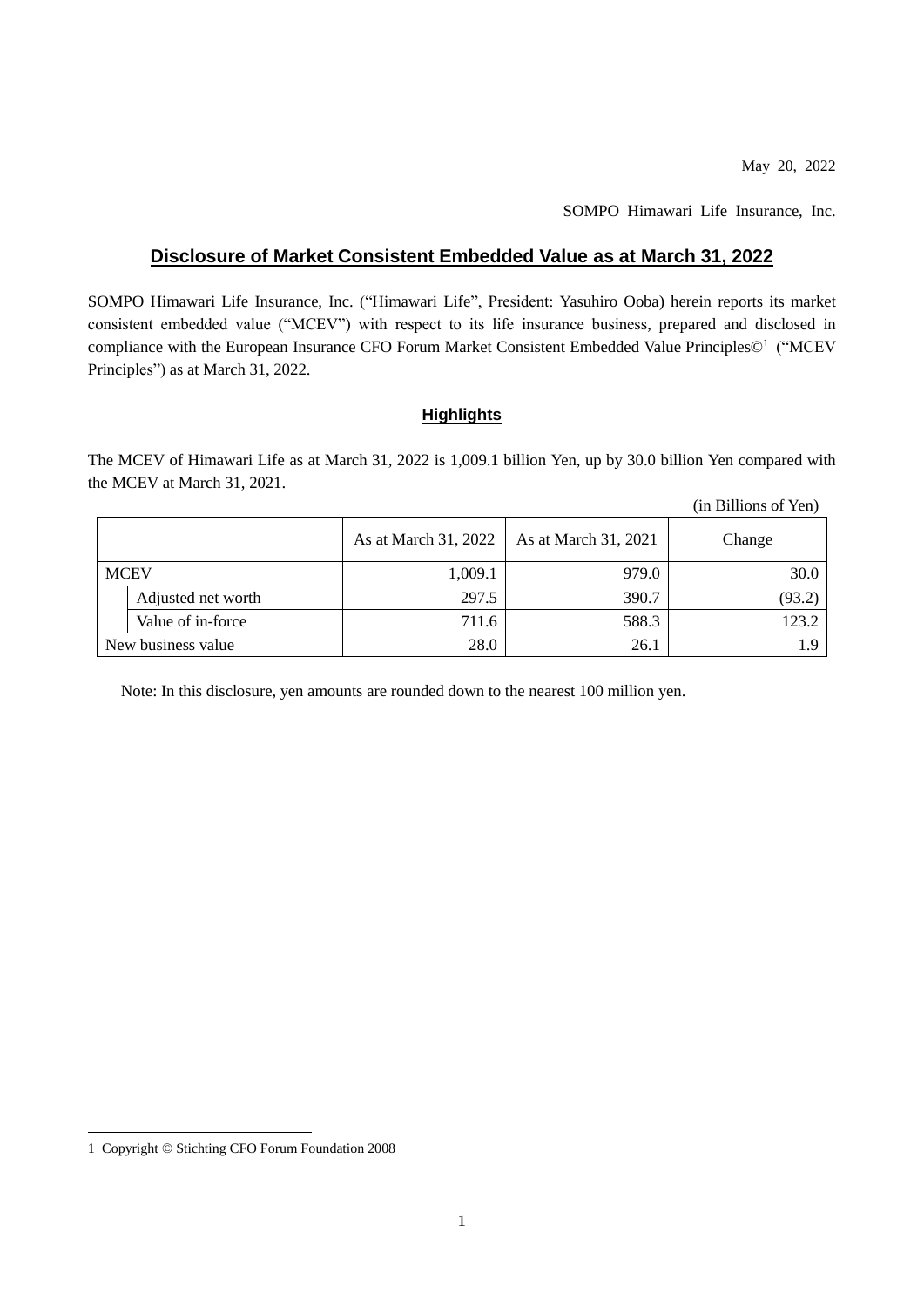### Table of Contents

| 1.   |       |                                                                                     |  |
|------|-------|-------------------------------------------------------------------------------------|--|
|      | 1.1.  |                                                                                     |  |
|      | 1.2.  |                                                                                     |  |
|      | 1.3.  |                                                                                     |  |
|      | 1.4.  |                                                                                     |  |
| 1.5. |       |                                                                                     |  |
| 1.6. |       |                                                                                     |  |
| 2.   |       |                                                                                     |  |
|      | 2.1.  |                                                                                     |  |
|      | 2.2.  |                                                                                     |  |
|      | 2.3.  |                                                                                     |  |
|      | 2.4.  |                                                                                     |  |
|      | 2.5.  |                                                                                     |  |
|      | 2.6.  | Reconciliation analysis of MCEV from the end of March 2021 to the end of March 2022 |  |
|      | 2.7.  |                                                                                     |  |
|      |       |                                                                                     |  |
|      | 3.1.  |                                                                                     |  |
| 3.2. |       |                                                                                     |  |
|      |       |                                                                                     |  |
|      | 4.1.  |                                                                                     |  |
| 4.2. |       |                                                                                     |  |
|      | 4.3.  |                                                                                     |  |
| 4.4. |       |                                                                                     |  |
| 4.5. |       |                                                                                     |  |
| 4.6. |       |                                                                                     |  |
| 4.7. |       |                                                                                     |  |
| 4.8. |       |                                                                                     |  |
|      | 4.9.  |                                                                                     |  |
|      | 4.10. |                                                                                     |  |
|      | 4.11. |                                                                                     |  |
| 5.   |       |                                                                                     |  |
| 6.   |       |                                                                                     |  |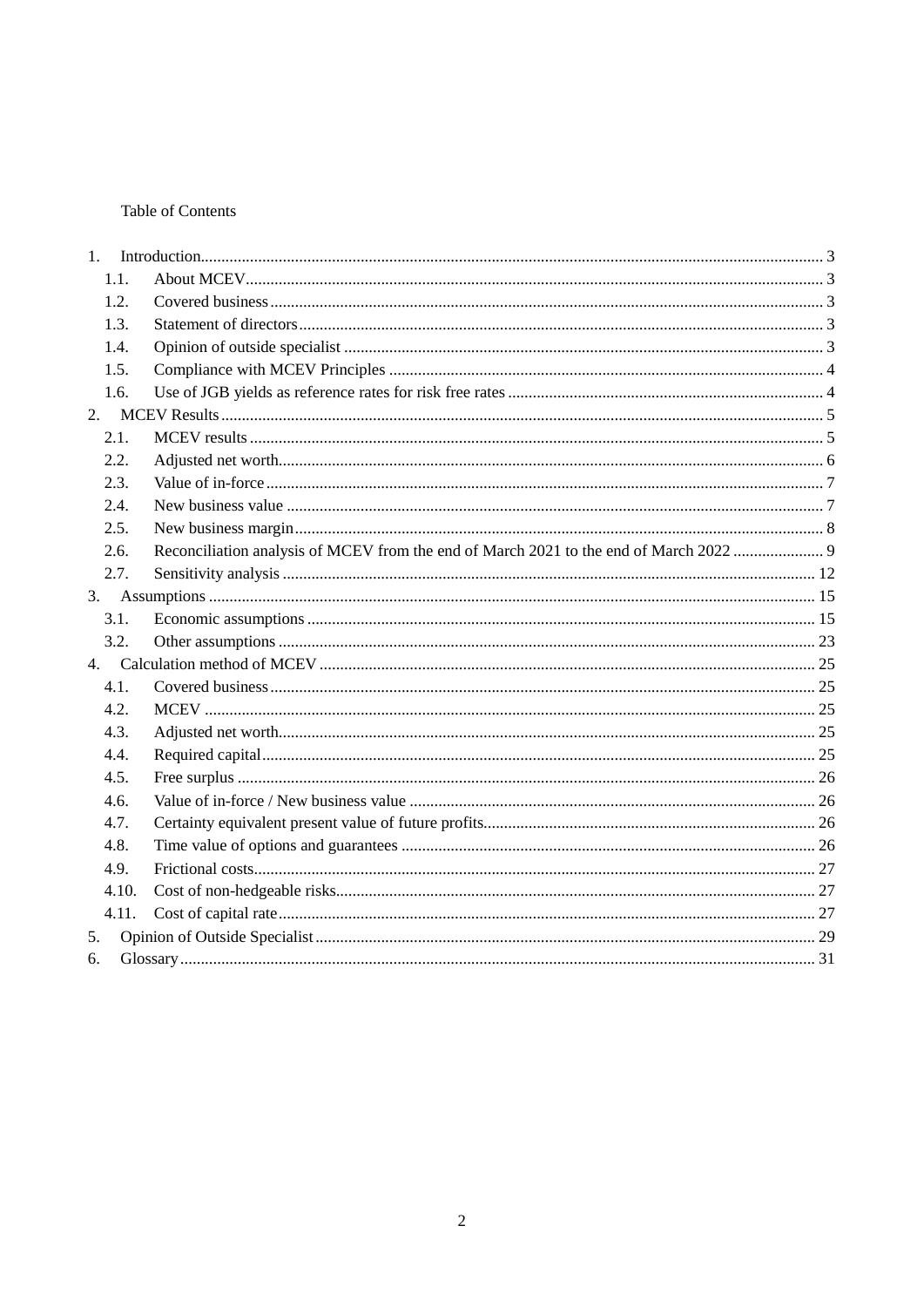## <span id="page-2-0"></span>**1. Introduction**

### <span id="page-2-1"></span>1.1. About MCEV

Embedded values have been widely used in Europe and Canada as a measure of the value and performance of life insurance companies. Embedded values serve to supplement the financial information available from statutory accounting statements; they are particularly useful due to the nature of the life insurance business, where there is generally a time lag from the acquisition of new policies to the realization of profits arising from those policies. MCEV represents a present value of current and future distributable earnings to shareholders generated from assets allocated to the covered business after allowance for the aggregate risks in the covered business. MCEV can be expressed as the EV evaluated using methods consistent with the market valuation of financial products traded in the financial markets and consists of the "corporate net asset value" and the "present value of future profits from existing business".

Insurance companies have widely disclosed EV in compliance with EEV Principles since the CFO Forum formed by the Chief Financial Officers (CFO) of major insurance companies in Europe issued the EEV Principles in May 2004. The CFO Forum released the MCEV Principles in June 2008, defining market consistent valuation methods to further enhance the consistency of valuation standards. The MCEV Principles were amended in May 2016 and now include guidance that allows the use of EU Solvency II methodologies with certain conditions. MCEV Principles have been positioned by the CFO Forum as an important standard and format for embedded value reporting.

Himawari Life has been disclosing its EV in compliance with the MCEV Principles beginning at the end of March 2010 in order to facilitate understanding of the status of Himawari Life, as EV disclosure in compliance with the EEV Principles or the MCEV Principles has been promoted in Japan.

### <span id="page-2-2"></span>1.2. Covered business

The business covered in this report is the life insurance business written by Himawari Life. Results in this report do not reflect life insurance business or non-life insurance business written by other insurance companies in the SOMPO Group.

### <span id="page-2-3"></span>1.3. Statement of directors

The Board of Directors of Himawari Life states that the MCEV results presented here were prepared in compliance with the MCEV Principles except for points of special notice. Please refer to ["1.5.](#page-2-5) Compliance with MCEV Principles" for areas of non-compliance with the individual Principles and Guidelines defined in the MCEV Principles.

### <span id="page-2-4"></span>1.4. Opinion of outside specialist

<span id="page-2-5"></span>Himawari Life requested Milliman, Inc., an external actuarial consulting firm with expert knowledge in the area of MCEV valuations, to review the methodology, assumptions and calculations and obtained an opinion from Milliman, Inc. Please refer to "5. Opinion of Outside Specialist" for details.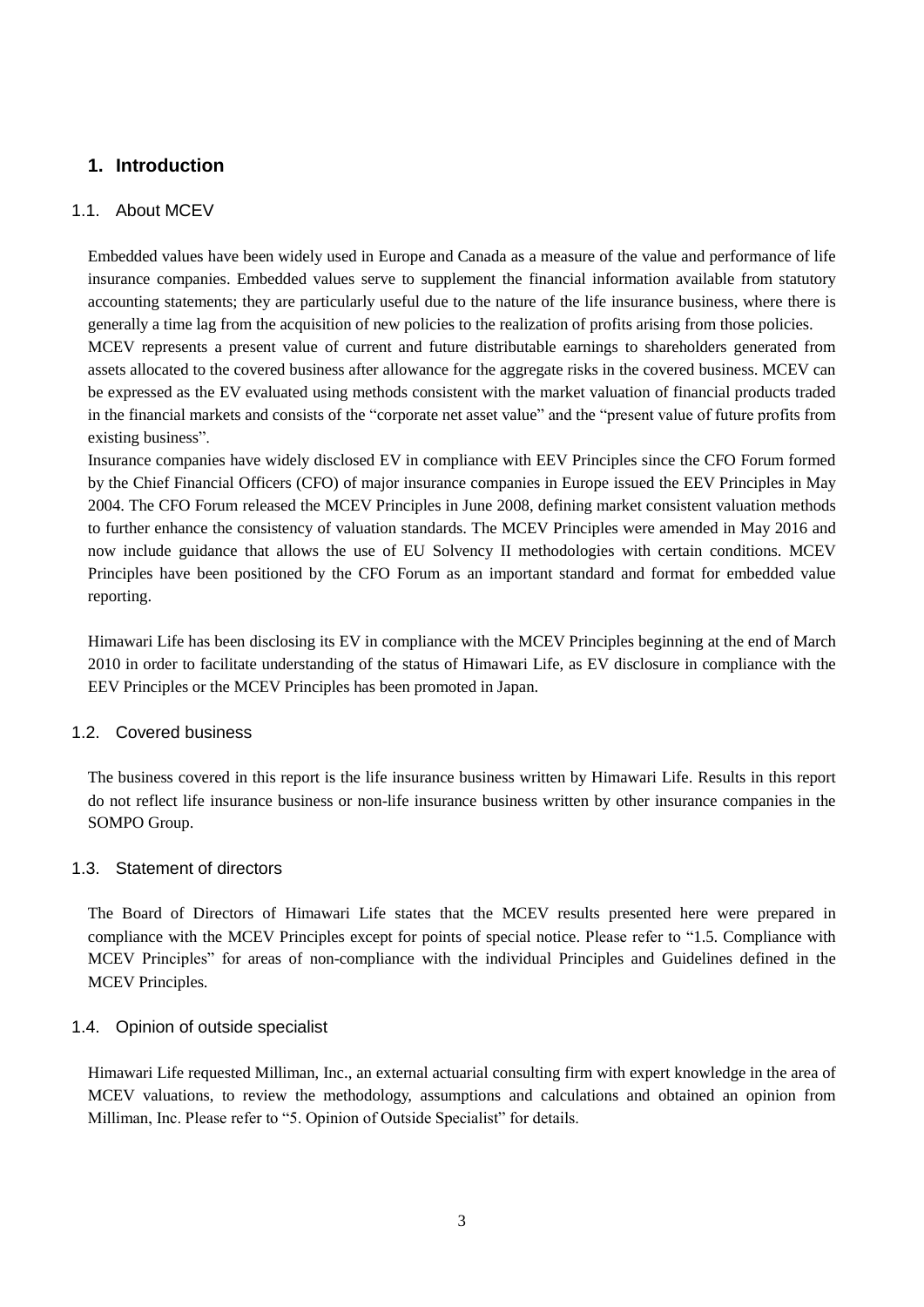### <span id="page-3-0"></span>1.5. Compliance with MCEV Principles

MCEV results were calculated in accordance with the calculation methodologies and assumptions prescribed in the MCEV Principles. Areas of non-compliance with individual Principles and Guidance in the MCEV Principles are as follows:

- MCEV results were derived by using Japanese Government Bond (JGB) yields as reference rates for risk free rates rather than swap rates as stipulated in the MCEV Principles.
- MCEV results in this report are solely for the life insurance business written by Himawari Life, and they are not the consolidated results of the SOMPO Group. The MCEV results do not reflect the life or non-life insurance business written by any other insurance companies within the SOMPO Group.
- Group MCEV, as prescribed in the MCEV Principles, is not considered in this report, as the report is for Himawari Life on a standalone basis.
- <span id="page-3-1"></span>1.6. Use of JGB yields as reference rates for risk free rates

MCEV Principles stipulate that swap rates should be reference rates as a proxy for risk free rates, but a more appropriate alternative such as government bond yields can be used if swap rate availability is limited. We considered ideal attributes of reference rates discussed for EU Solvency II (no credit risk, reliability, liquidity, and others) and concluded that it is more appropriate to use JGB yields.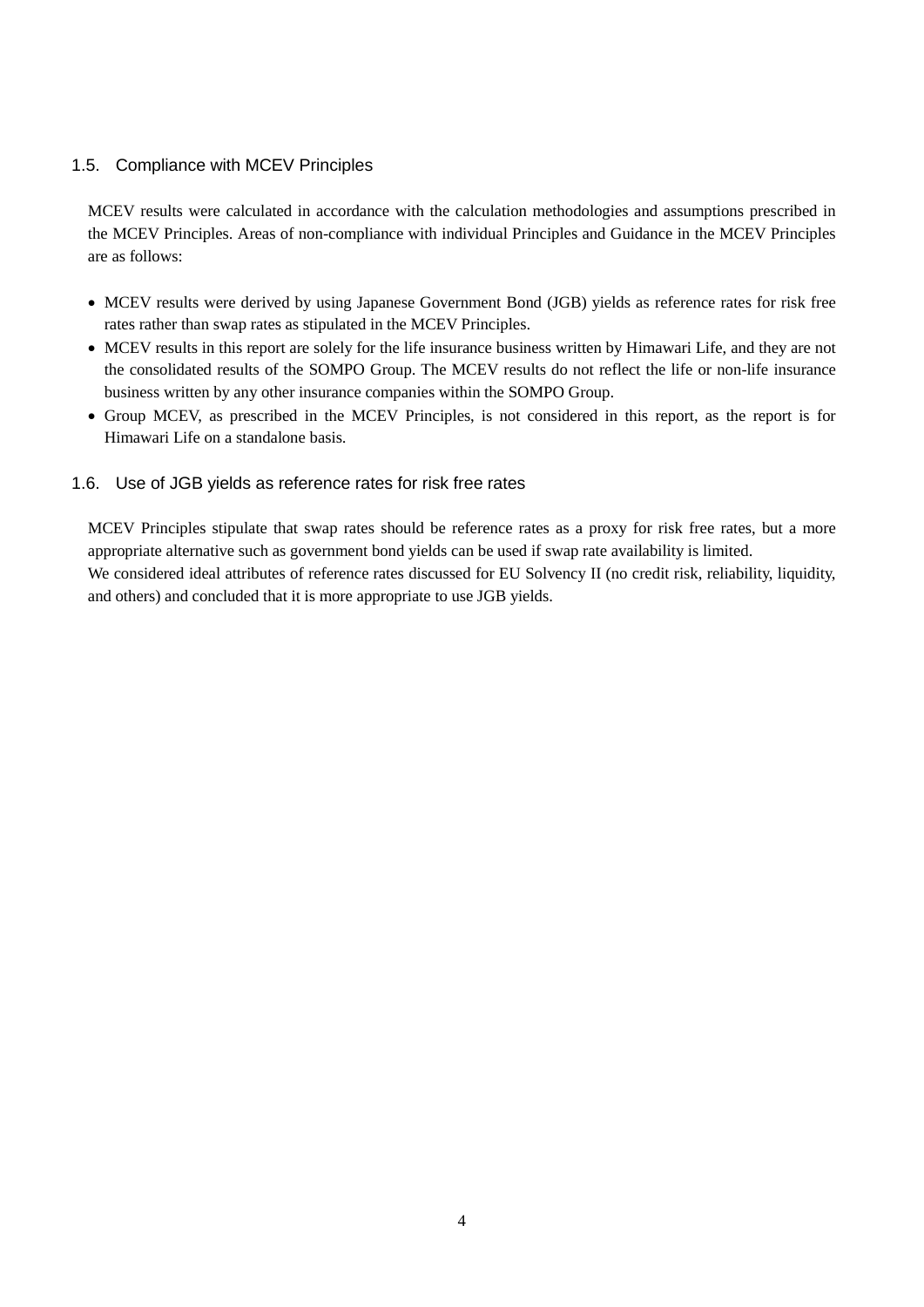# <span id="page-4-0"></span>**2. MCEV Results**

# <span id="page-4-1"></span>2.1. MCEV results

The MCEV of Himawari Life as at March 31, 2022, is 1,009.1 billion Yen, up by 30.0 billion Yen compared with the MCEV at March 31, 2021.

|      |                    |                      |                      | $\cdots$ $\cdots$ $\cdots$ $\cdots$ $\cdots$ $\cdots$ |
|------|--------------------|----------------------|----------------------|-------------------------------------------------------|
|      |                    | As at March 31, 2022 | As at March 31, 2021 | Change                                                |
| MCEV |                    | 1,009.1              | 979.0                | 30.0                                                  |
|      | Adjusted net worth | 297.5                | 390.7                | (93.2)                                                |
|      | Value of in-force  | 711.6                | 588.3                | 123.2                                                 |
|      | New business value | 28.0                 | 26.1                 | 1.9                                                   |

(in Billions of Yen)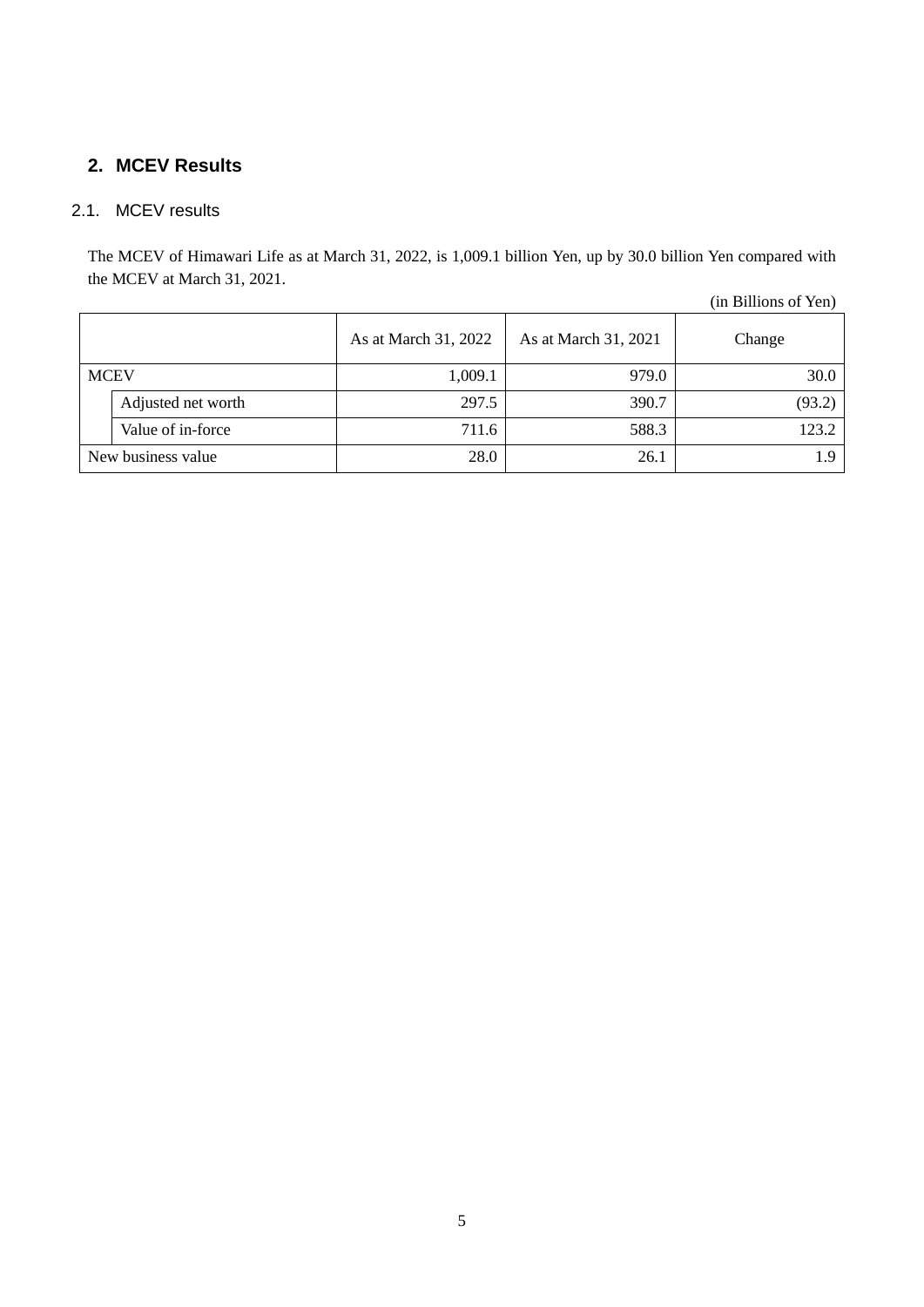### <span id="page-5-0"></span>2.2. Adjusted net worth

The adjusted net worth is defined as the market value of assets allocated to the covered business in excess of statutory policy reserves and other liabilities as at the valuation date. More specifically, the adjusted net worth is the net assets on the statutory balance sheet plus the price fluctuation reserve, contingency reserves, general provision for loan losses, unallocated amount within policyholder dividend reserves, unrealized gains or losses on held-to-maturity bonds, unrealized gains or losses on policy-reserve-matching bonds, and unrealized gains or losses on derivatives, minus intangible fixed assets and tax adjustments on these eight items. Its breakdown is shown below.

|                                                                |                |                | (in Billions of Yen) |
|----------------------------------------------------------------|----------------|----------------|----------------------|
|                                                                | March 31, 2022 | March 31, 2021 | Change               |
| Adjusted net worth                                             | 297.5          | 390.7          | (93.2)               |
| Total net assets                                               | 144.7          | 167.2          | (22.5)               |
| Reserve for price fluctuations                                 | 9.9            | 9.0            | 0.9                  |
| Contingency reserves                                           | 33.4           | 33.3           | 0.1                  |
| General allowance for possible<br>credit losses                | 0.0            | 0.0            | $0.0\,$              |
| Unallocated amount within<br>policyholder dividend reserves    | 0.1            | 0.1            | $0.0\,$              |
| Unrealized gains or losses on<br>held-to-maturity securities   | 201.9          | 251.3          | (49.3)               |
| Unrealized gains or losses on<br>policy-reserve-matching bonds | (32.1)         | 16.4           | (48.6)               |
| Unrealized gains or losses on<br>derivatives                   |                |                |                      |
| Intangible fixed assets                                        | (1.2)          |                | (1.2)                |
| Tax effect related to above eight<br>items                     | (59.4)         | (86.8)         | 27.4                 |

Please refer to section 4.4. for the method of calculation of required capital.

#### (in Billions of Yen)

|  |                    | March 31, 2022 | March 31, 2021 | Change |  |
|--|--------------------|----------------|----------------|--------|--|
|  | Adjusted net worth | 297.5          | 390.7          | (93.2) |  |
|  | Free surplus       | 211.5          | 303.8          | (92.3) |  |
|  | Required capital   | 85.9           | 86.8           | (0.8)  |  |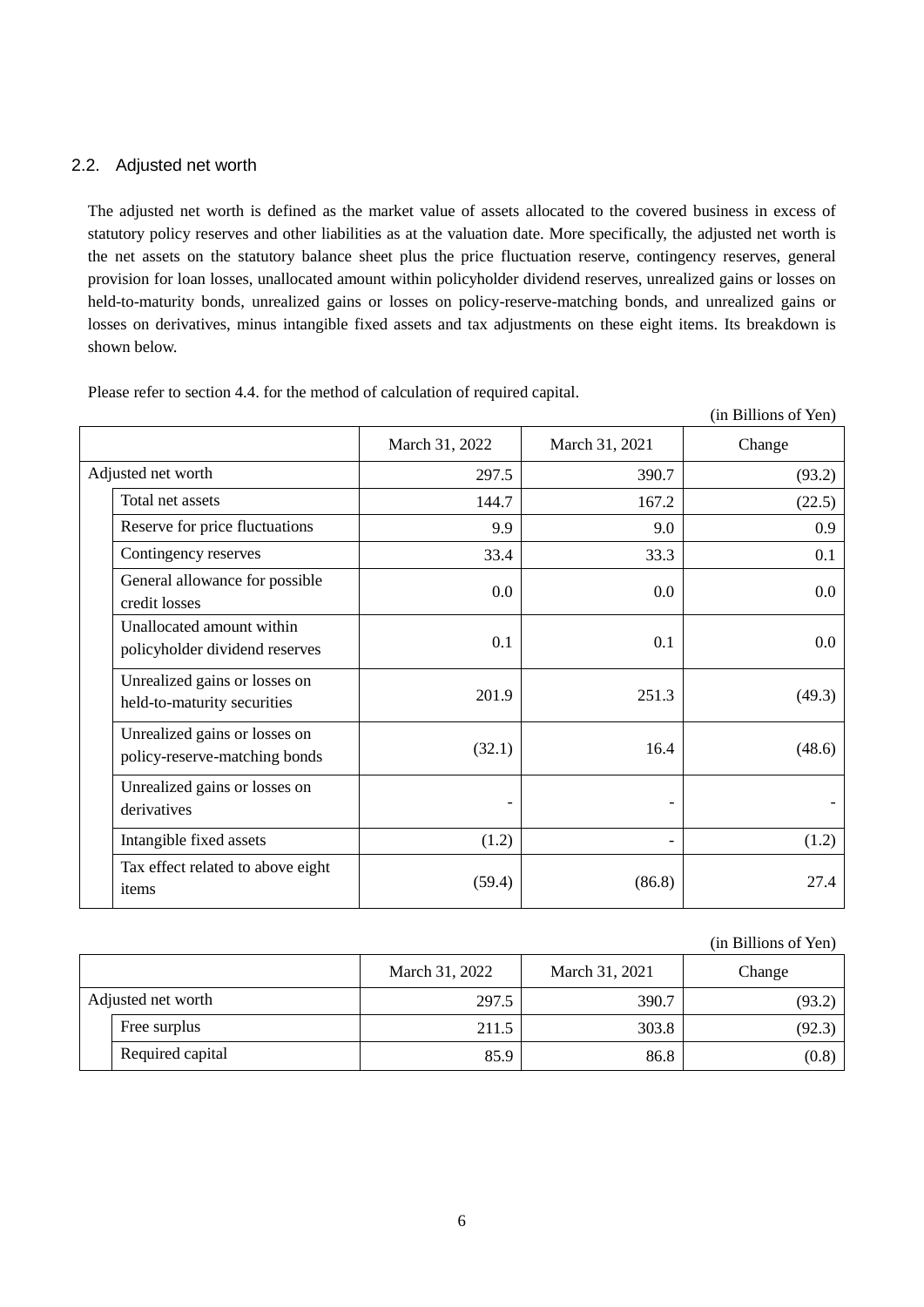### <span id="page-6-0"></span>2.3. Value of in-force

The value of in-force reflects the value of distributable earnings to shareholders generated in the future from the existing business, expressed as a present value as at the valuation date (March 31, 2022). The value of in-force is the certainty equivalent present value of future profits net of the time value of options and guarantees, the frictional costs and the cost of non-hedgeable risks, broken down as below. Please refer to "4. Calculation method of MCEV" for details of each component.

|                                       |                |                | (in Billions of Yen) |
|---------------------------------------|----------------|----------------|----------------------|
|                                       | March 31, 2022 | March 31, 2021 | Change               |
| Value of in-force                     | 711.6          | 588.3          | 123.2                |
| Certainty equivalent present value of | 1,086.5        | 966.7          | 119.7                |
| future profits                        |                |                |                      |
| Time value of options and guarantees  | (16.2)         | (12.7)         | (3.4)                |
| Frictional costs                      | (14.9)         | (13.8)         | (1.1)                |
| Cost of non-hedgeable risks           | (343.7)        | (351.7)        | 8.0                  |

### <span id="page-6-1"></span>2.4. New business value

New business value shows the value of policies acquired during the Japanese fiscal year starting April 1, 2021 and ending March 31, 2022 (referred to as "the fiscal year" hereinafter), which is consistent with the disclosed financial information. Policies expected to be acquired in the future are not included in the calculation of new business value. The new business value is evaluated as at the valuation date (March 31, 2022) and is calculated under the same assumptions used for the value of in-force. The value of new business includes profits and losses from issue to the end of March 2022. A breakdown of the new business value is shown below.

|                                                         |                |                | (in Billions of Yen) |
|---------------------------------------------------------|----------------|----------------|----------------------|
|                                                         | March 31, 2022 | March 31, 2021 | Change               |
| Value of new business                                   | 28.0           | 26.1           | 1.9                  |
| Certainty equivalent present value of<br>future profits | 60.6           | 52.8           | 7.8                  |
| Time value of options and guarantees                    | (0.1)          | (0.1)          | (0.0)                |
| Frictional costs                                        | (0.4)          | (0.3)          | (0.1)                |
| Cost of non-hedgeable risks                             | (31.9)         | (26.1)         | (5.7)                |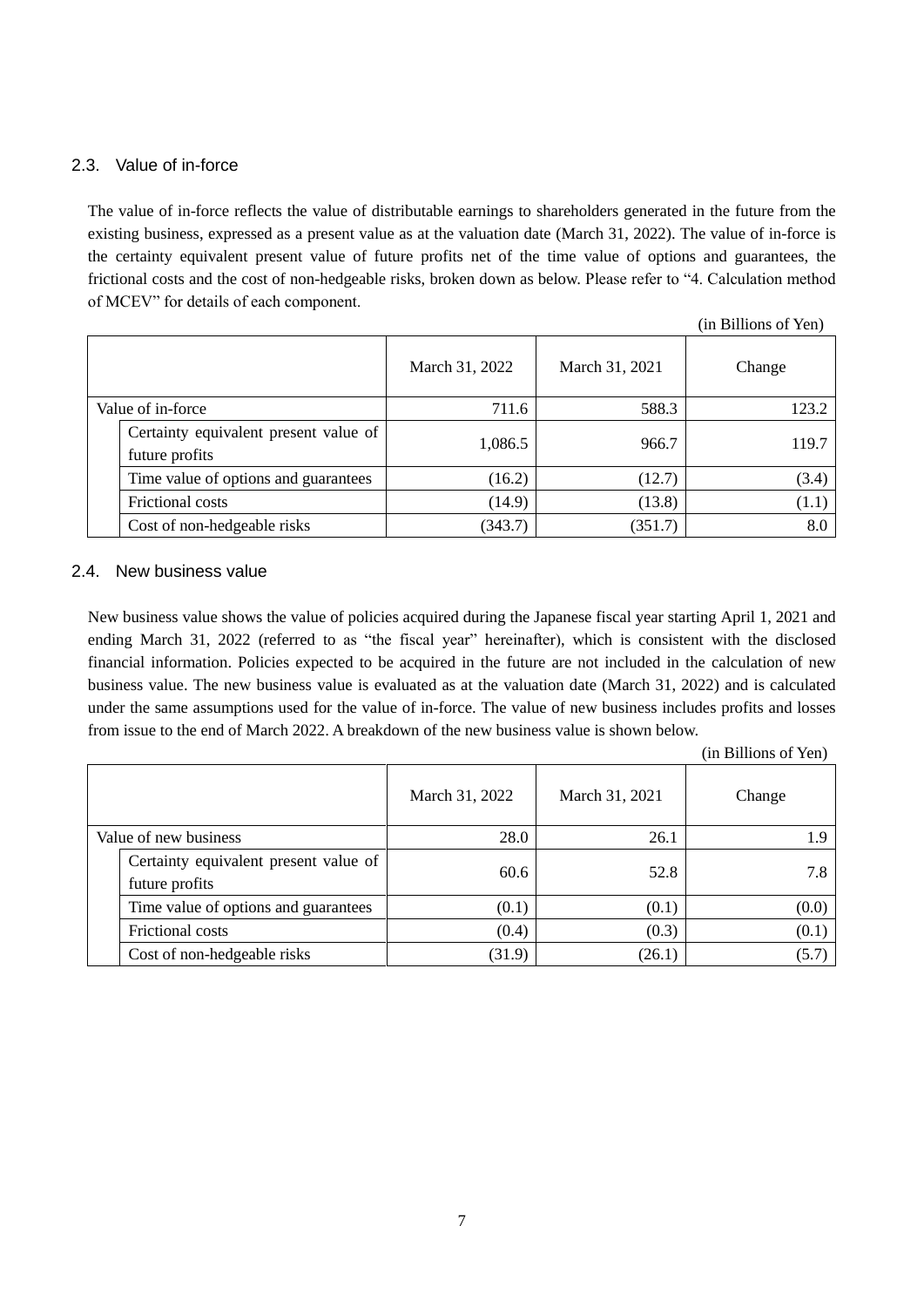### <span id="page-7-0"></span>2.5. New business margin

-

The new business margin presented below is the ratio of the new business value to the present value of new business premium income<sup>2</sup>.

|                                                     |                |                | (in Billions of Yen) |
|-----------------------------------------------------|----------------|----------------|----------------------|
|                                                     | March 31, 2022 | March 31, 2021 | Change               |
| Value of new business                               | 28.0           | 26.1           |                      |
| Present value of new business premiums<br>collected | 484.5          | 390.3          | 94.2                 |
| New business margin                                 | 5.8%           | 6.7%           | (0.9pt)              |

The major source of the decrease in new business margin is due to a change in the mix of new business.

Relationships between the total annualized amount of regular premiums and the present value of new business premiums collected for the fiscal year are as follows:

|  |  | (in Billions of Yen) |  |  |
|--|--|----------------------|--|--|
|--|--|----------------------|--|--|

|                                                             |                |                | $\cdots$ $\cdots$ |
|-------------------------------------------------------------|----------------|----------------|-------------------|
|                                                             | March 31, 2022 | March 31, 2021 | Change            |
| Single premiums from new business                           |                |                |                   |
| Total annualized amount of regular<br>premiums <sup>3</sup> | 34.7           | 29.4           | 5.2               |
| Average annual premium multiplier <sup>4</sup>              | 13.9           | 13.2           |                   |

 $2<sup>2</sup>$  The present value of new business premium income is calculated applying the same assumptions as are used for the calculation of new business value, and is based on the premiums before the deduction of reinsurance premiums.

<sup>3</sup> The total annualized amount of regular premiums is calculated as the number of premium payments made in a year multiplied by the premium amount per payment. It should be noted that the definition of annualized premiums here is different from that used in disclosures such as the financial results and annual reports.

<sup>&</sup>lt;sup>4</sup> The average annual premium multiplier is calculated as (Present value of new business premium income – Single premiums from new business) / Annualized level premiums from new business.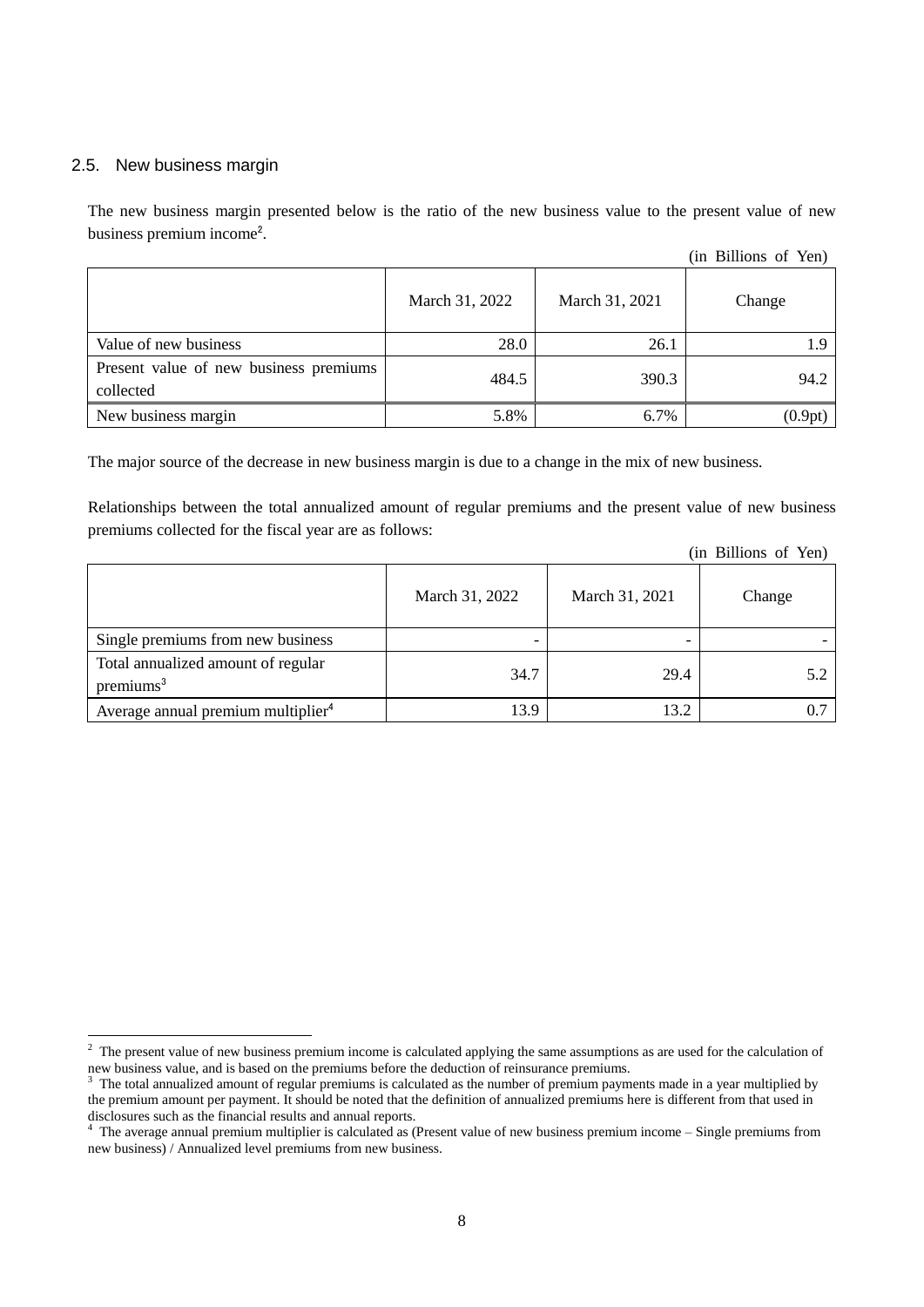# <span id="page-8-0"></span>2.6. Reconciliation analysis of MCEV from the end of March 2021 to the end of March 2022

The table below shows the reconciliation analysis of the MCEV as at March 31, 2022, with the MCEV as at March 31, 2021, in the format illustrated by the MCEV Principles.

|                                                                          |                 |                     |                      | (in Billions of Yen) |
|--------------------------------------------------------------------------|-----------------|---------------------|----------------------|----------------------|
|                                                                          | Free<br>surplus | Required<br>capital | Value of<br>in-force | <b>MCEV</b>          |
| Opening MCEV (MCEV as at March 31, 2021)                                 | 303.8           | 86.8                | 588.3                | 979.0                |
| Opening adjustments                                                      |                 |                     |                      |                      |
| Adjusted opening MCEV                                                    | 303.8           | 86.8                | 588.3                | 979.0                |
| New business value                                                       | (4.0)           | 4.0                 | 28.0                 | 28.0                 |
| Expected existing business contribution (risk free rate)                 | (0.4)           | (0.1)               | 19.2                 | 18.7                 |
| Expected existing business contribution<br>(in excess of risk free rate) | 0.4             | 0.1                 | 3.0                  | 3.6                  |
| Transfers from value of in-force and required<br>capital to free surplus | (11.9)          | 0.0                 | 11.8                 |                      |
| On in-force at the beginning of the year                                 | 24.8            | 0.0                 | (24.9)               |                      |
| On new business                                                          | (36.8)          |                     | 36.8                 |                      |
| Experience variances                                                     | (1.9)           | (5.1)               | (7.8)                | (14.8)               |
| Assumption changes                                                       | (0.1)           | 0.1                 | 14.6                 | 14.6                 |
| Other operating variance                                                 |                 |                     | (13.9)               | (13.9)               |
| <b>Operating MCEV earnings</b>                                           | (18.0)          | (0.8)               | 55.2                 | 36.2                 |
| Economic variances                                                       | (59.7)          | 0.0                 | 68.0                 | 8.2                  |
| Other non operating variance                                             |                 |                     |                      |                      |
| <b>Total MCEV earnings</b>                                               | (77.8)          | (0.8)               | 123.2                | 44.5                 |
| Closing MCEV (MCEV as at March 31, 2022)                                 | 226.0           | 85.9                | 711.6                | 1,023.6              |
| Closing adjustments                                                      | (14.5)          |                     |                      | (14.5)               |
| Adjusted closing MCEV                                                    | 211.5           | 85.9                | 711.6                | 1,009.1              |

9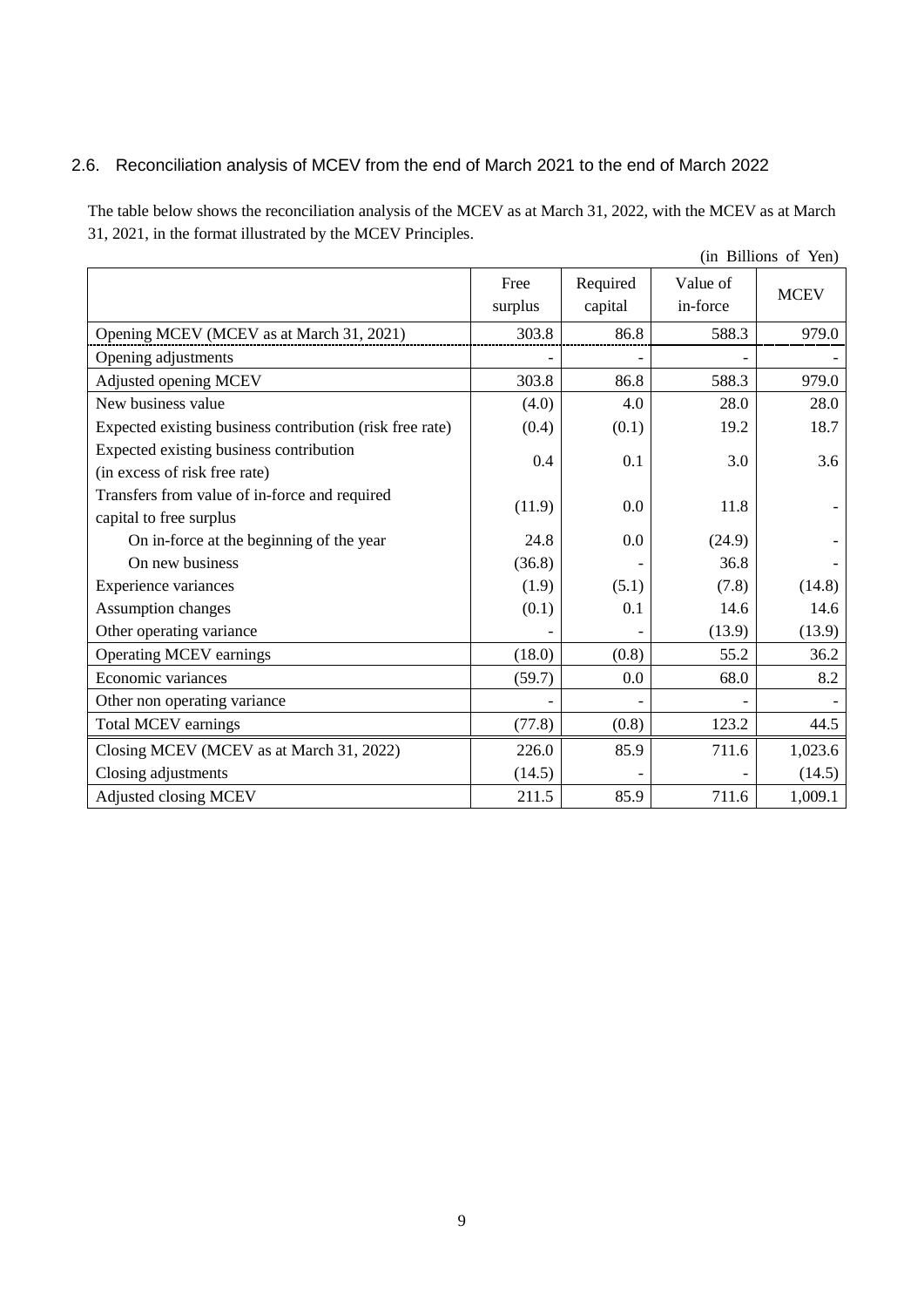#### (1) Opening adjustments

This reflects such items as capital and foreign exchange variances of acquired/divested business.

#### (2) New business value

This reflects the value of new business acquired during the fiscal year as at the valuation date (March 31, 2022). With regards to the calculation method of new business value, please refer to section 2.4.

(3) Expected existing business contribution (risk free rate)

This includes the amount of release of the time value of options and guarantees and allowance for non-hedgeable risks as well as investment income at risk free rates expected to earn on assets supporting the adjusted net worth, in addition to the impact of the unwinding of the discount effect in accordance with the elapse of time, as the expected future distributable earnings to shareholders are discounted at the risk free rate.

### (4) Expected existing business contribution (in excess of risk free rate)

An investment return in excess of the risk free rate is anticipated due to the holding of risk assets such as corporate bonds and foreign securities. Consistent with this, the amount of expected spread on the risk asset amount at the end of the previous fiscal year is recorded as the profit expected in excess of the risk free rate. The level of expected spread is 0.14% of the total general account asset balance at of the end of the previous fiscal year.

### (5) Transfers from value of in-force and required capital to free surplus

This reflects changes in the free surplus arising from the transfer of the profits expected in the fiscal year from the existing business value to the free surplus and from changes in the required capital under the adjusted net worth. The transfer of profits, the first item, includes the transfer of expected profits assumed to be realized during the fiscal year under the MCEV calculation as at March 31, 2021, and the transfer of profits for the fiscal year calculated under the new business value for the fiscal year. The value of MCEV itself does not change as a result of this transfer as the transfer merely constitutes a shift among MCEV components.

#### (6) Experience variances

These variances reflect the impact on MCEV of the differences between actual and expected profits transferred to the adjusted net worth during the fiscal year and of the differences between the actual policies in force and the policies expected to be in force as at March 31, 2022 which are projected from the policies in force as at March 31, 2021 and the new business acquired during the fiscal year.

#### (7) Assumption changes:

This shows the impact of changes in the non-financial assumptions such as mortality and morbidity rates, surrender and lapse rates and operating expense rates. The increase in MCEV is due primarily to a decrease in future benefit payments as a result of lower morbidity rates for A&H products (in spite of lower surrender and lapse rates) and a decrease in cost of non-hedgeable risks due to a reduction in risk coefficients.

#### (8) Other operating variance

This reflects the impact of changes in the cost of non-hedgeable risks, such as a revision in the methodology used to derive stress factors based on historical data and model improvements and updates in calculating MCEV.

#### (9) Operating MCEV earnings

This is the aggregate amount of items (2) through to (8).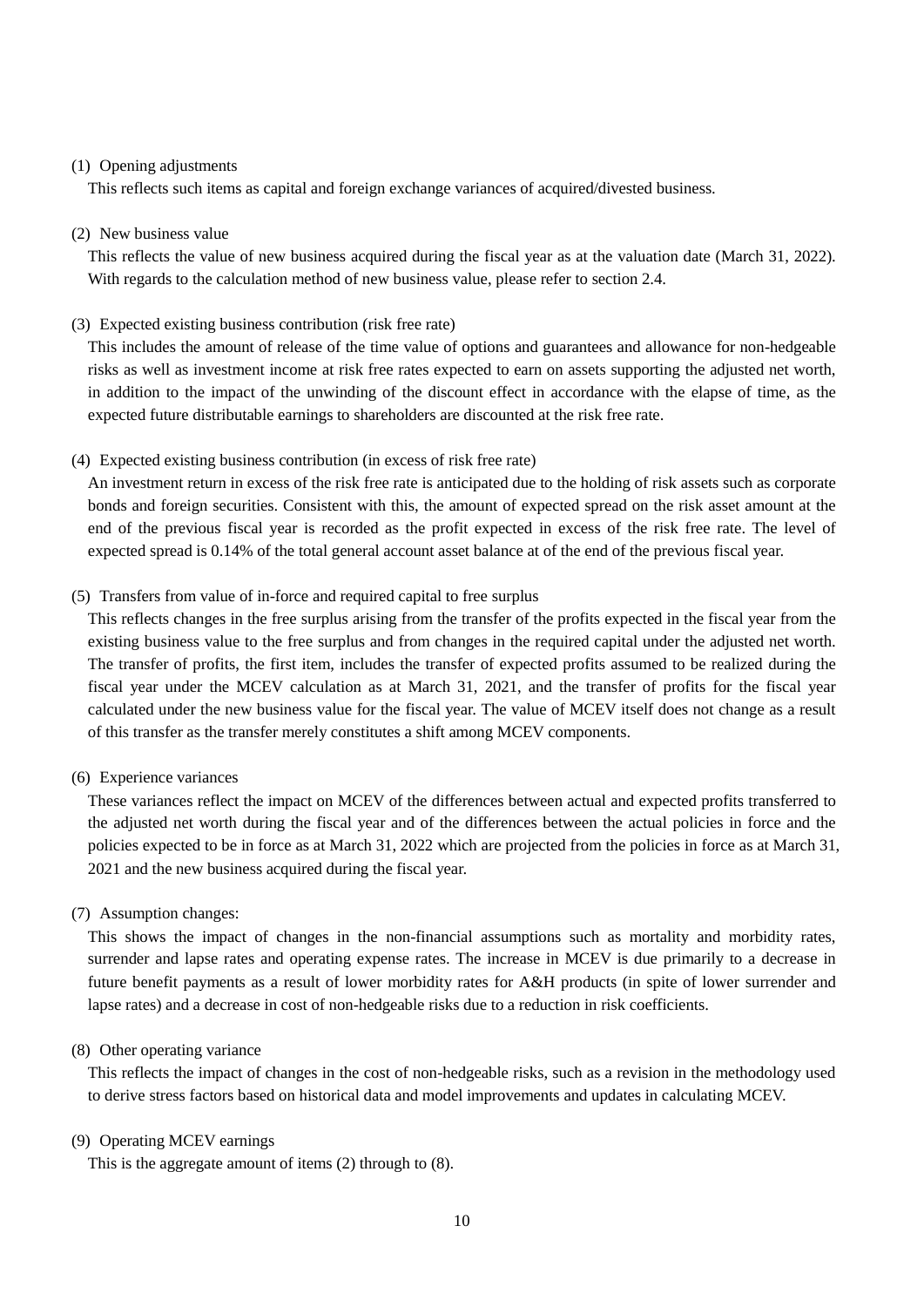### (10) Economic variances

This reflects the impact of changes in economic assumptions, such as risk free rates and implied volatilities, to those as at the end of March 2022 and the impact of the difference between actual and expected investment income for the fiscal year, including that in excess of the risk free rate.

Due to the economic variances, free surplus contracted and the value of in-force increased. The decrease in free surplus was due to the decrease in the market value of bonds resulting from the rise of domestic and foreign yields. On the other hand, the value of in-force increased due to the rise in JGB yields. The impact on the value of in-force due to the increase in inflation rate assumptions is also included.

#### (11) Other non operating variance

There are no other non operating variances.

### (12) Closing adjustments

This reflects shareholders dividend payment effective at the end of the fiscal year.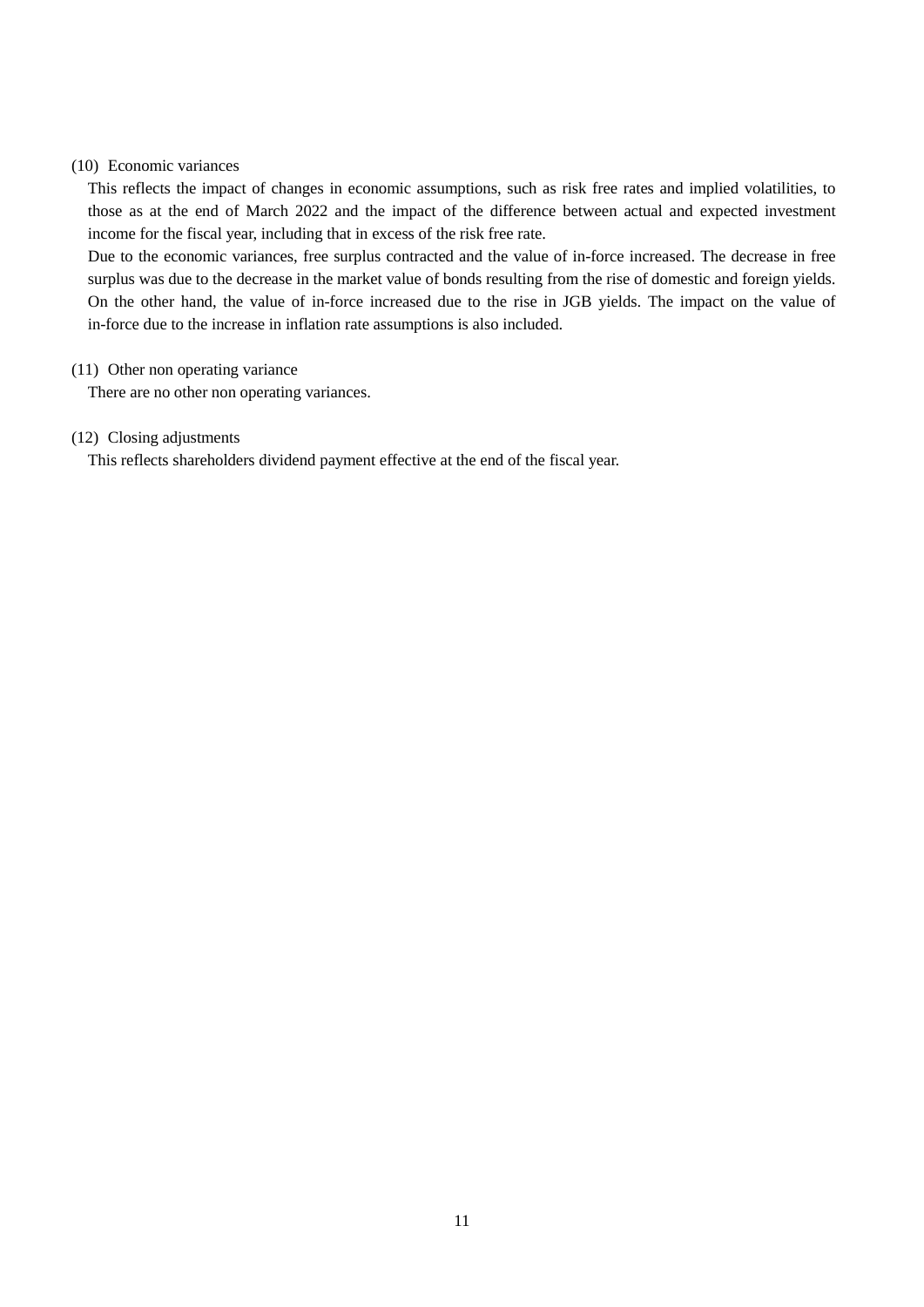# <span id="page-11-0"></span>2.7. Sensitivity analysis

The impacts of changing various assumptions underlying the MCEV and New business value calculation are as follows.

### **Sensitivity analysis**

(in Billions of Yen)

|           | <b>MCEV</b> | Adjusted<br>net worth | Value of<br>in-force<br>(except for<br>right item) | Cost of<br>non-hedgeable<br>risks | New business<br>value |
|-----------|-------------|-----------------------|----------------------------------------------------|-----------------------------------|-----------------------|
| Base case | 1,009.1     | 297.5                 | 1,055.3                                            | (343.7)                           | 28.0                  |

| Assumption                                                | Change in<br>Assumption                              | Change in<br>Amount on<br><b>MCEV</b> | Adjusted<br>net worth    | Value of<br>in-force<br>(except for<br>right item) | Cost of<br>non-hedgeable<br>risks | New business<br>value |
|-----------------------------------------------------------|------------------------------------------------------|---------------------------------------|--------------------------|----------------------------------------------------|-----------------------------------|-----------------------|
| Reference rates                                           | Swap rate                                            | (125.2)                               | $\overline{\phantom{0}}$ | (116.8)                                            | (8.3)                             | (4.4)                 |
| Interest rates level                                      | 50bp decrease                                        | (86.8)                                | 207.1                    | (261.5)                                            | (32.4)                            | (6.0)                 |
|                                                           | 50bp increase                                        | 49.2                                  | (185.3)                  | 222.4                                              | 12.2                              | 4.7                   |
| Ultimate forward rate                                     | 50bp decrease                                        | (36.9)                                | $\overline{a}$           | (36.5)                                             | (0.3)                             | (2.4)                 |
|                                                           | 50bp increase                                        | 33.7                                  | $\overline{\phantom{0}}$ | 33.8                                               | (0.1)                             | 2.2                   |
| Stock / Real estate<br>market values                      | 10% decrease                                         | (0.4)                                 | (0.4)                    |                                                    | $\qquad \qquad \blacksquare$      |                       |
| Stock / Real estate<br>implied volatility                 | 25% increase                                         |                                       | $\overline{a}$           |                                                    |                                   |                       |
| Interest rate swaption<br>implied volatility              | 25% increase                                         | (5.3)                                 | $\overline{a}$           | (5.3)                                              |                                   | (0.0)                 |
| Maintenance expenses                                      | 10% decrease                                         | 37.3                                  | $\overline{\phantom{0}}$ | 32.8                                               | 4.4                               | 3.2                   |
| Surrender and lapse<br>rates                              | x0.9                                                 | (5.5)                                 | $\overline{a}$           | 23.5                                               | (29.1)                            | 0.0                   |
| Mortality rates<br>(Death protection<br>products)         | x 0.95                                               | 15.8                                  | $\overline{\phantom{0}}$ | 21.3                                               | (5.5)                             | 0.7                   |
| Mortality rates<br>(A&H products and<br>annuity products) | x 0.95                                               | (15.2)                                | -                        | (12.4)                                             | (2.8)                             | (0.8)                 |
| Morbidity rates                                           | x 0.95                                               | 79.3                                  | $\overline{\phantom{a}}$ | 76.8                                               | 2.5                               | 6.4                   |
| Required capital                                          | Target statutory<br>solvency margin<br>ratio of 200% | 11.0                                  | -                        | 11.0                                               |                                   | 0.3                   |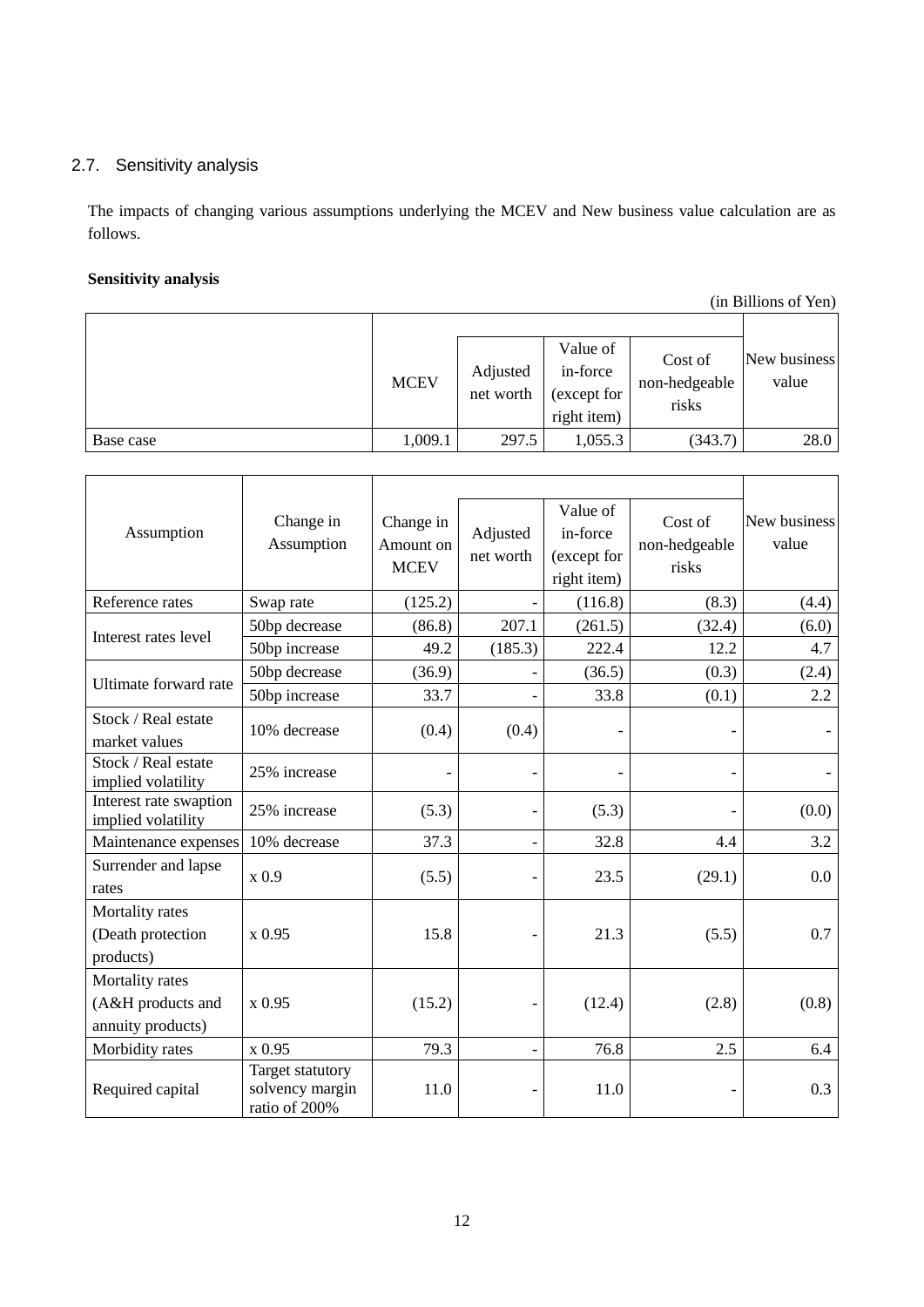#### (1) Reference rates

This analysis shows the impact of changing reference rates for risk free rates as at March 31, 2022 from JGB yields to swap rates. The value of in-force changes as the discount rate and the future asset investment yields change. In generating stochastic economic scenarios the volatility parameters of the interest rate model are the same as for the base case parameters. Only the term structure parameters are changed.

### (2) Interest rates level

This analysis shows the impact of an immediate increase or decrease by uniform 50bps for all durations of the reference rates for risk free rates (JGB yields) as at March 31, 2022. The adjusted net worth changes due to the change in market values of bonds and other assets. The value of in-force also changes as the discount rate and the future asset investment yields change. In generating stochastic economic scenarios the volatility parameters of the interest rate model are the same as for the base case parameters. Only the term structure parameters are changed. Interest rates are extrapolated without shifting the ultimate forward rate and are not floored at zero for the interest rate down sensitivity.

#### (3) Ultimate forward rate

This analysis shows the impact of an increase or decrease by 50bps of the ultimate forward rate used to extrapolate risk free rates in the 31st year and thereafter without changing reference rates (JGB yields) as at March 31, 2022. The value of in-force changes as the discount rate and the future investment yields change. In generating stochastic economic scenarios the volatility parameters of the interest rate model are the same as the base case parameters. Only the term structure parameters are changed. Inflation rates are not changed.

The higher ultimate forward rate results in an increase in the value of in-force, primarily due to higher investment income and a larger discounting effect on insurance claims in the ultra-long term.

#### (4) Stock and real estate market value

This analysis shows the impact of an immediate 10% drop in market values of stocks and real estate as at March 31, 2022. The adjusted net worth decreases as the market values of stocks and real estate decrease.

#### (5) Implied volatility of stocks and real estate

This analysis shows the impact of changes in the implied volatilities of stocks and real estate. The impact is set to zero because there are no assets, such as derivatives, which would be sensitive to the implied volatilities of stocks and real estate and the impact on the time value of options and guarantees is small.

#### (6) Interest rate swaption implied volatility

This analysis shows the impact of an increase in the implied volatility of interest rate swaptions. The impact was calculated only on the time value of options and guarantees, as there are no assets sensitive to the implied volatilities of interest rate swaptions.

#### (7) Maintenance expenses

This analysis shows the amount of increase in the value of in-force due to a 10% decrease in maintenance expenses. It should be noted that maintenance expenses subject to this sensitivity do not include agents' commissions payable to the in-force policies in future periods.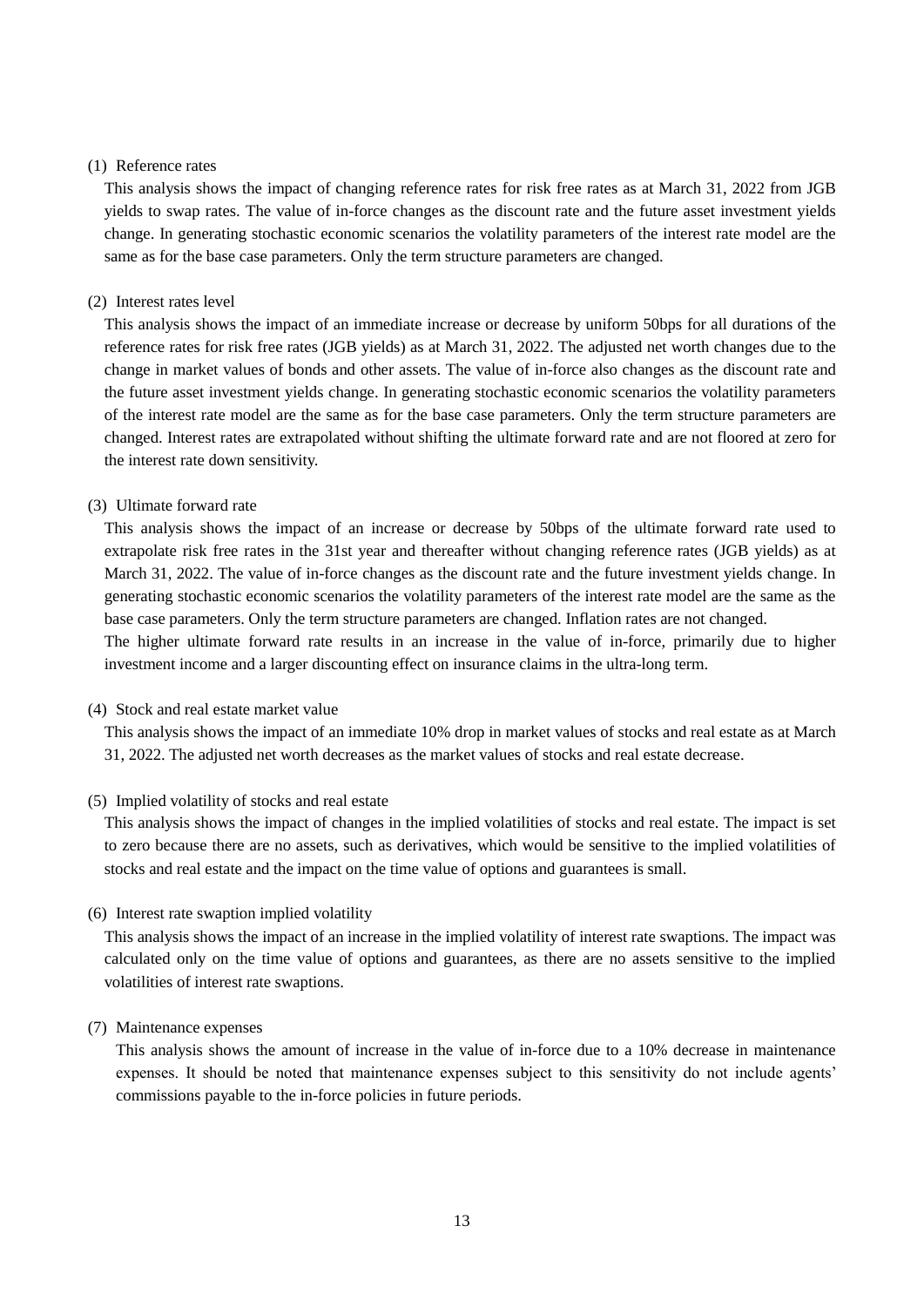### (8) Surrender and lapse rates

This analysis shows the change in the value of in-force due to a decrease in surrender and lapse rates to 0.9 times the original level. If the persistency rates were increased, the value of business in force would generally increase as future profits would increase. However, the negative spread business due to low interest rates would show a decrease in the value of business in force. In addition, higher persistency increases insurance risk, primarily mass lapse risk, leading to a significant increase in the cost of non-hedgeable risk and a decline in MCEV.

### (9) Mortality rates

This analysis shows the change in the value of in-force due to a decrease in mortality rates to 0.95 times the original level. The sensitivity results are shown separately for death protection products and A&H insurance and annuity products, as they are expected to behave in a different direction under this sensitivity. A&H insurance and annuity product segment includes base policies and riders of which the primary benefits are accidental death, sickness and various medical risks such as cancer, and individual annuities. Regarding group life policies, it is assumed that changes in death benefits are entirely reflected in changes in policyholder dividends. Other management actions were not reflected in the calculations.

### (10) Morbidity rates

This analysis shows the change in the value of in-force due to a decrease in morbidity rates of A&H products to 0.95 times the original level. No management actions were reflected in the calculations.

### (11) Required capital

This analysis shows the amount of change in the value of in-force (frictional cost) if the required capital were the minimum statutory level which is to keep a solvency margin ratio of 200%.

### (12) Other

-

Other items to note are as follows:

- The impact of a change in the frictional costs is allowed only under the sensitivity analyses of the reference rate and required capital.
- The impact of changing market value and implied volatilities of stocks & real estate is not quantified for variable life, as its impact is very small<sup>5</sup>.
- Each of the sensitivity analyses above shows only the impact of changing one assumption. The impact of changing multiple assumptions at a time would not be equal to the sum of the impacts for each assumption.

<sup>&</sup>lt;sup>5</sup> The composition of variable life in terms of policy reserves as at the end of March 2022 is less than 1%.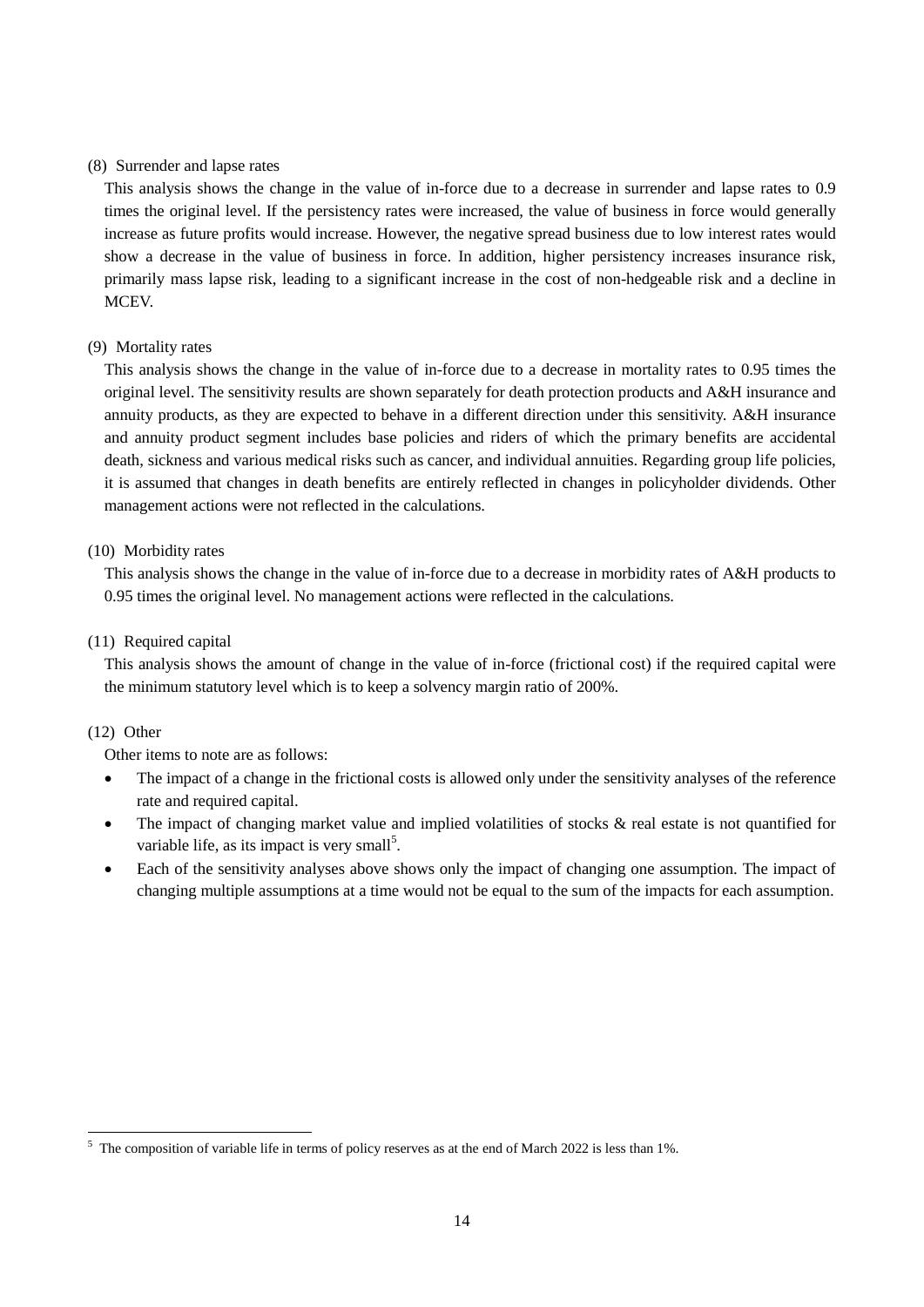# <span id="page-14-0"></span>**3. Assumptions**

### <span id="page-14-1"></span>3.1. Economic assumptions

### (1) Risk free rates

The reference rates for risk free rates, used for the investment yields and discount rates for the calculation of the certainty equivalent present value of future profits are set to JGB yields as at the end of March, 2022.

Considering liquidity in ultra-long term rates, forward rates in the 31st year and thereafter are extrapolated using the Smith-Wilson method to converge to the ultimate forward rate in 40 years. These are determined by referring to the discussions for EU Solvency II. The ultimate forward rate is set at 3.50% as in the previous year to be consistent with EU Solvency II.

Negative interest rates are not floored at zero. The JGB yields data were obtained from information vendors quotes. The JGB yields (spot rates) for major terms are shown below.

|                 | As at the end of | As at the end of    |  |  |
|-----------------|------------------|---------------------|--|--|
| Term (in years) | March, 2022      | <b>March</b> , 2021 |  |  |
| 1               | $(0.06\%)$       | (0.13%)             |  |  |
| $\mathfrak{2}$  | $(0.03\%)$       | (0.13%)             |  |  |
| 3               | $(0.02\%)$       | (0.13%)             |  |  |
| 4               | 0.01%            | $(0.11\%)$          |  |  |
| 5               | 0.04%            | $(0.09\%)$          |  |  |
| 10              | 0.22%            | 0.11%               |  |  |
| 15              | 0.48%            | 0.33%               |  |  |
| 20              | 0.74%            | 0.50%               |  |  |
| 25              | 0.84%            | 0.57%               |  |  |
| 30              | 0.96%            | 0.69%               |  |  |
| 35              | 1.16%            | 0.91%               |  |  |
| 40              | 1.38%            | 1.15%               |  |  |
| 50              | 1.75%            | 1.57%               |  |  |
| 60              | 2.03%            | 1.87%               |  |  |

(Source: Bloomberg, after interpolation/extrapolation)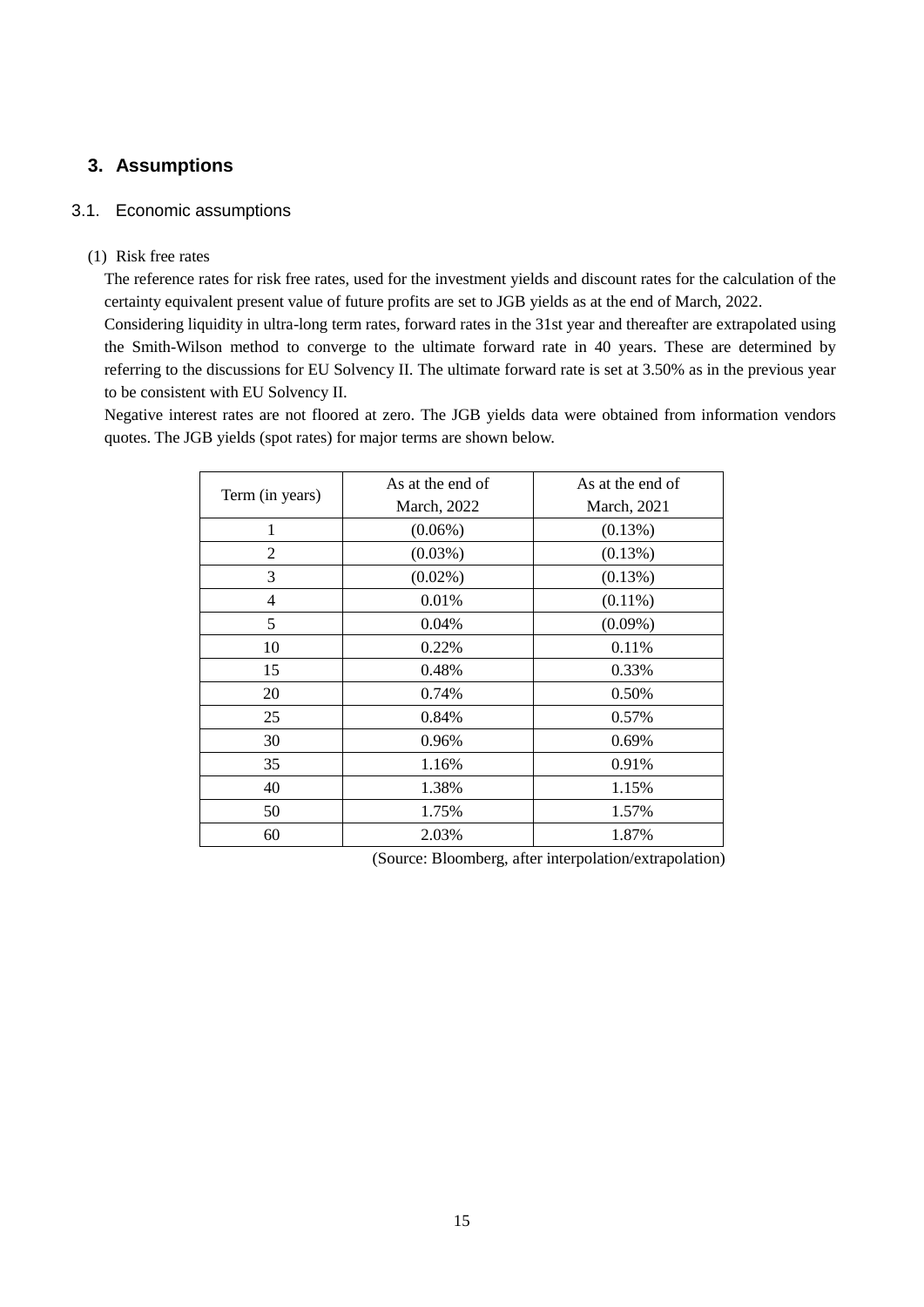The reference rates sensitivity results described in [2.7](#page-11-0) (1) used swap rates. The spot yields (spot rates) of swap rates for major terms are shown below. As with the case for JGB yields, forward rates in the 31st year and thereafter are extrapolated using the Smith-Wilson method to converge to the ultimate forward rate in 40 years, and negative swap rates are not floored at zero.

| Term (in years) | As at the end of<br>March, 2022 |
|-----------------|---------------------------------|
| 1               | $(0.00\%)$                      |
| 2               | 0.03%                           |
| 3               | 0.05%                           |
| 4               | 0.07%                           |
| 5               | 0.10%                           |
| 10              | 0.25%                           |
| 15              | 0.41%                           |
| 20              | 0.54%                           |
| 25              | 0.64%                           |
| 30              | 0.71%                           |
| 35              | 0.91%                           |
| 40              | 1.14%                           |
| 50              | 1.55%                           |
| 60              | 1.86%                           |

(Source: Bloomberg, after interpolation/extrapolation)

Any liquidity premium is not reflected, as the definitions in the MCEV Principles regarding the method for its derivation and the eligible insurance liabilities are not completely clear, and generally accepted actuarial practice has not yet been established.

### (2) Future asset allocation

In order to calculate interest dividends of participating products, future asset earned rates are projected for each segment in which policyholder dividend rates are specified in a manner consistent with the method used in the actual practice. As no equities and small portion of foreign assets are held in the asset segment for participating individual life and annuity business to which the policyholder dividend is calculated, it is assumed that assets are all invested in JPY denominated bonds. The number of years to maturity of the bonds to be purchased is set based on our recent purchase activities considering our liability portfolio characteristics.

With regard to the calculation of the time value of options and guarantees for minimum guaranteed death benefits on variable life business, the asset allocation of separate account assets for variable life business is set in accordance with the asset mix as at the end of March 31, 2022, and it is assumed to be unchanged in the future.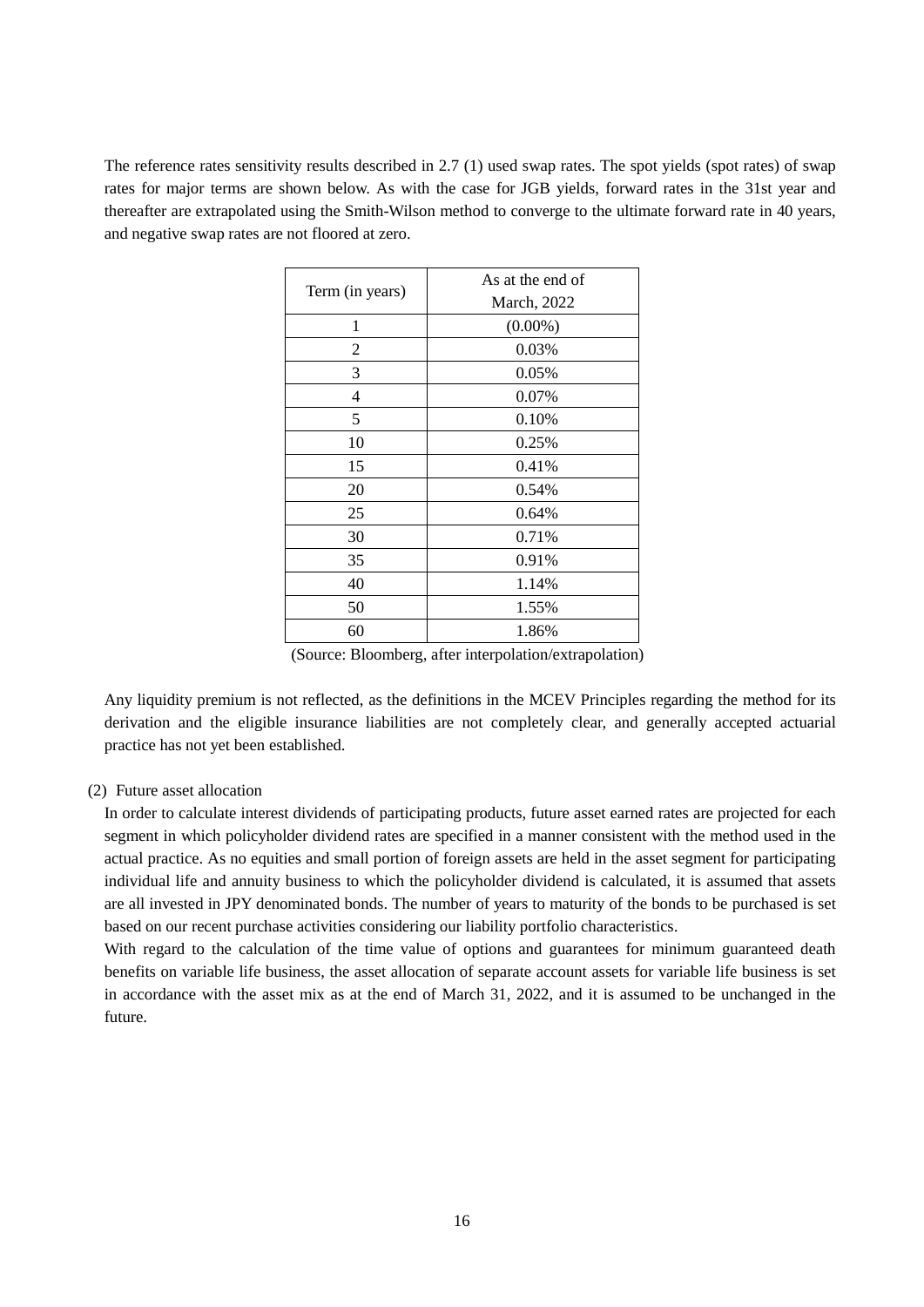### (3) Interest-rate model

The Heath-Jarrow-Morton interest rate model was used and calibrated to the market at the valuation date. Parameters are estimated from the swap curve and the implied volatilities (from the Bachelier (normal) model) of interest rate swaptions with different terms, where the interest rate is not floored at zero. The time value of options and guarantees were calculated using 1,000 scenarios generated with this interest rate model. We generated the scenarios.

The implied volatilities of the interest rate swaptions used in our estimation of parameters are shown below:

|              |                |            |            |            | $\mathbf{v}$ |
|--------------|----------------|------------|------------|------------|--------------|
| Term of swap | Term of option | <b>JPY</b> | <b>USD</b> | <b>EUR</b> | <b>UKL</b>   |
| (in years)   | (in years)     |            |            |            |              |
| 1            | 1              | 19.12      | 141.45     | 112.32     | 135.80       |
| 5            | $\mathbf{1}$   | 22.32      | 114.55     | 102.31     | 115.72       |
| 5            | 5              | 29.63      | 99.26      | 90.45      | 93.46        |
| 5            | $\overline{7}$ | 30.57      | 91.54      | 83.36      | 86.62        |
| 5            | 10             | 33.14      | 82.50      | 75.10      | 79.64        |
| 5            | 15             | 35.49      | 73.21      | 66.70      | 73.45        |
| 5            | 20             | 37.41      | 68.50      | 61.15      | 70.80        |
| 10           | $\mathbf{1}$   | 28.19      | 102.96     | 85.27      | 102.59       |
| 10           | 5              | 34.11      | 91.66      | 77.78      | 83.59        |
| 10           | $\overline{7}$ | 34.36      | 86.32      | 74.88      | 79.46        |
| 10           | 10             | 30.91      | 78.84      | 69.53      | 74.46        |
| 10           | 15             | 34.15      | 69.46      | 63.57      | 69.98        |
| 10           | 20             | 37.16      | 67.00      | 58.99      | 67.61        |
| 15           | $\mathbf{1}$   | 34.48      | 99.44      | 85.40      | 102.37       |
| 15           | 5              | 37.44      | 87.73      | 74.25      | 81.93        |
| 15           | $\overline{7}$ | 37.92      | 81.97      | 71.25      | 76.84        |
| 15           | 10             | 30.91      | 74.60      | 66.03      | 71.04        |
| 15           | 15             | 34.15      | 67.29      | 59.71      | 66.40        |
| 15           | 20             | 37.16      | 63.05      | 55.20      | 63.88        |
| 20           | $\mathbf{1}$   | 41.82      | 96.86      | 84.86      | 101.76       |
| 20           | 5              | 42.50      | 83.99      | 72.69      | 80.15        |
| 20           | $\overline{7}$ | 42.52      | 78.80      | 69.46      | 74.59        |
| 20           | $10\,$         | 31.54      | 71.49      | 63.65      | 68.12        |
| 20           | 15             | 34.55      | 64.72      | 56.83      | 62.83        |
| 20           | 20             | 37.49      | 61.30      | 52.11      | 60.44        |

#### As at the end of March, (bp)

(Source: Bloomberg)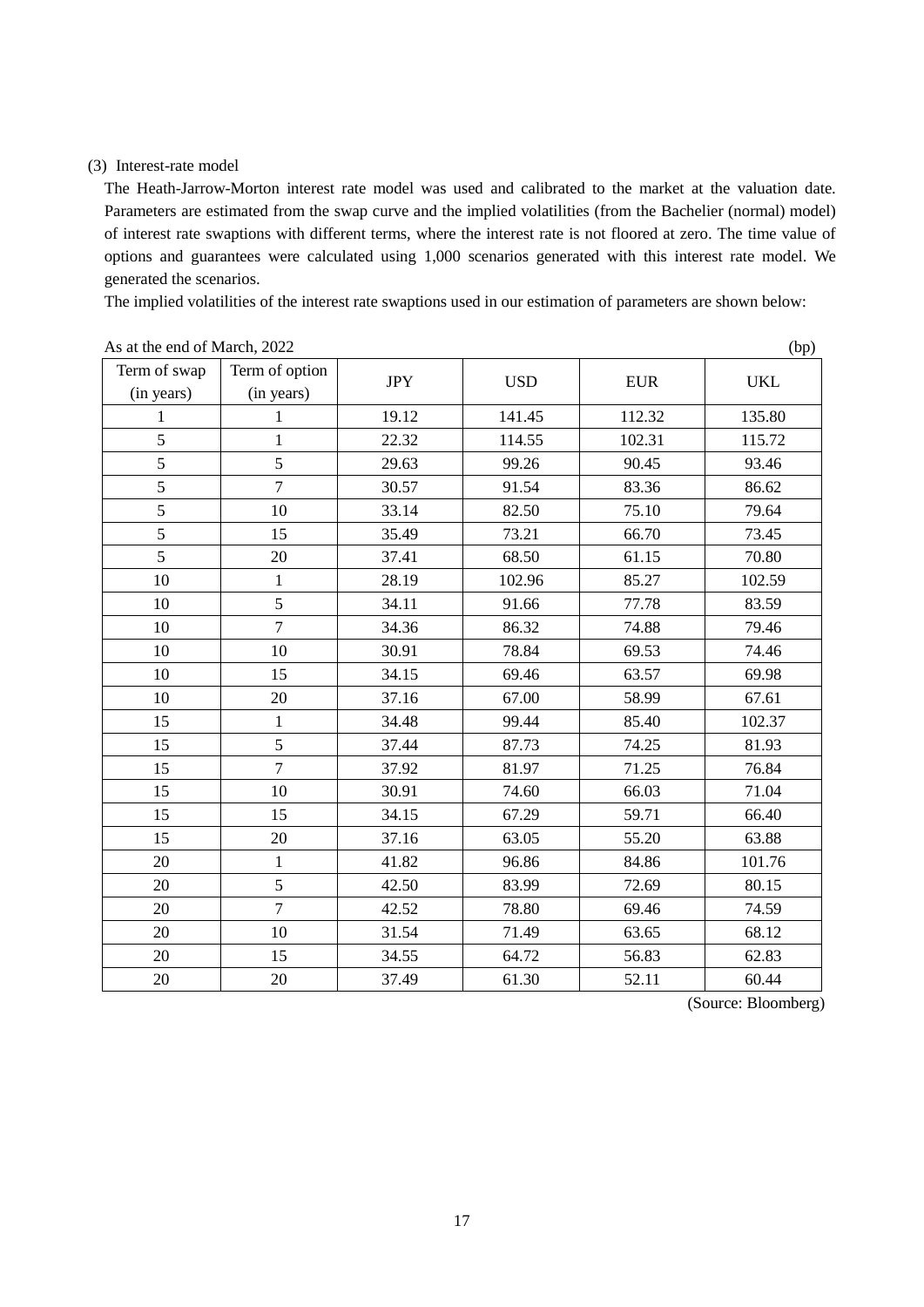<Reference> As at the end of March, 2021 (bp)

| Term of swap | Term of option | <b>JPY</b> | <b>USD</b> | <b>EUR</b> | <b>UKL</b> |
|--------------|----------------|------------|------------|------------|------------|
| (in years)   | (in years)     |            |            |            |            |
| 1            | 1              | 8.95       | 30.92      | 18.64      | 31.89      |
| 5            | $\mathbf{1}$   | 12.97      | 73.96      | 37.55      | 56.63      |
| 5            | 5              | 19.74      | 81.57      | 54.71      | 65.09      |
| 5            | $\overline{7}$ | 21.55      | 78.49      | 56.55      | 65.19      |
| 5            | 10             | 24.11      | 71.72      | 57.24      | 62.93      |
| 5            | 15             | 26.58      | 65.48      | 56.44      | 62.16      |
| 5            | 20             | 28.39      | 61.07      | 55.69      | 61.25      |
| 10           | 1              | 17.58      | 82.46      | 50.02      | 65.90      |
| 10           | 5              | 22.34      | 76.55      | 56.98      | 62.91      |
| 10           | $\overline{7}$ | 24.12      | 73.02      | 57.44      | 61.66      |
| 10           | 10             | 26.90      | 67.60      | 57.60      | 59.93      |
| 10           | 15             | 28.42      | 61.86      | 56.06      | 58.98      |
| 10           | 20             | 29.92      | 58.74      | 54.44      | 58.04      |
| 15           | $\mathbf{1}$   | 21.21      | 81.58      | 53.98      | 67.34      |
| 15           | 5              | 24.99      | 74.17      | 57.12      | 63.42      |
| 15           | $\overline{7}$ | 26.41      | 70.38      | 56.73      | 61.56      |
| 15           | 10             | 28.48      | 65.01      | 56.02      | 59.19      |
| 15           | 15             | 29.82      | 58.41      | 53.95      | 57.69      |
| 15           | 20             | 31.12      | 55.32      | 51.93      | 56.34      |
| 20           | $\mathbf{1}$   | 25.37      | 81.06      | 56.28      | 68.68      |
| 20           | 5              | 28.89      | 72.24      | 57.33      | 63.99      |
| 20           | $\overline{7}$ | 29.76      | 68.58      | 56.39      | 61.71      |
| 20           | 10             | 30.54      | 63.25      | 54.94      | 58.65      |
| 20           | 15             | 31.50      | 56.68      | 52.22      | 56.32      |
| 20           | 20             | 32.67      | 54.11      | 49.83      | 55.16      |

(Source: Bloomberg)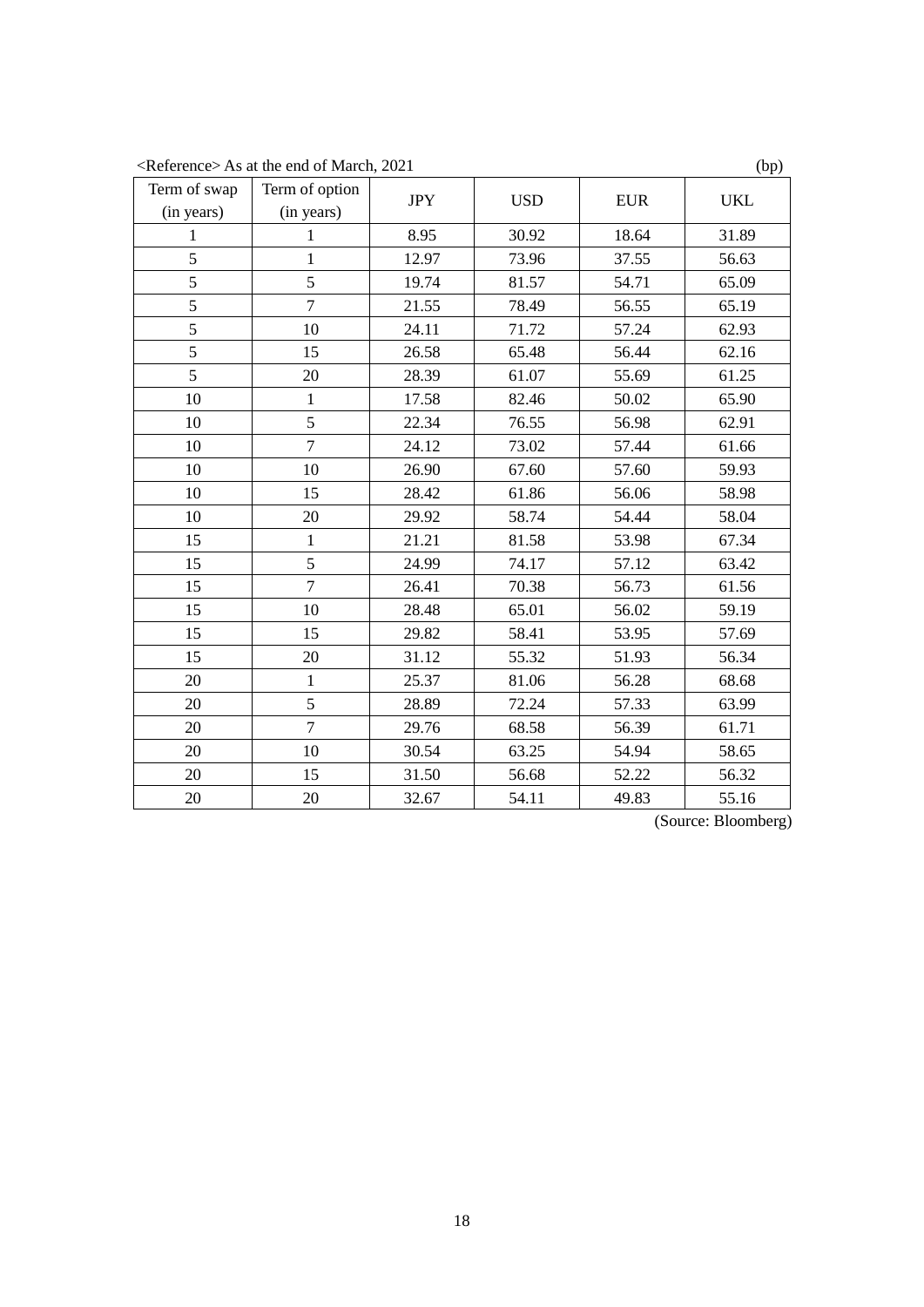### (4) Implied volatilities of foreign exchange and stocks

Spot implied volatilities (at the money) calculated from options with different terms are used. The data source is the implied volatilities quoted by multiple banks and securities firms.

As options with terms greater than 10 years are illiquid for both foreign exchange rates and equity indices, the forward implied volatilities for the  $10<sup>th</sup>$  year were extended for the terms greater than 10.

The following table shows the implied volatilities used in estimating the parameters. The implied volatility of the equity indices are the average of implied volatilities quoted by multiple banks, securities firms, and other bodies.

#### As at the end of March, 2022

|                    | Foreign exchange(*) |                    |             | Equity                |              |              |                   |                            |
|--------------------|---------------------|--------------------|-------------|-----------------------|--------------|--------------|-------------------|----------------------------|
| Term<br>(in years) | <b>USD</b><br>/JPY  | <b>EUR</b><br>/JPY | UKL<br>/JPY | Japan<br><b>TOPIX</b> | US<br>$S\&P$ | Euro<br>SX5E | UK<br><b>FTSE</b> | Japan<br>Nikkei<br>average |
|                    | 8.23%               | 9.51%              | 10.27%      | 18.41%                | 21.20%       | 21.39%       | 17.76%            | 20.25%                     |
| 5                  | 8.47%               | 10.05%             | 11.25%      | 17.67%                | 21.51%       | 19.56%       | 17.62%            | 19.44%                     |
| 7                  | 8.54%               | 10.10%             | 11.83%      | 17.70%                | 21.89%       | 20.21%       | 18.50%            | 19.47%                     |
| 10                 | 8.86%               | 10.36%             | 12.43%      | 17.67%                | 22.58%       | 21.21%       | 19.64%            | 19.43%                     |

(\*)(Source: Bloomberg)

<Reference> As at the end of March, 2021

|                    |                    | Foreign exchange $(*)$ |             |                       |              | Equity       |                   |                            |
|--------------------|--------------------|------------------------|-------------|-----------------------|--------------|--------------|-------------------|----------------------------|
| Term<br>(in years) | <b>USD</b><br>/JPY | <b>EUR</b><br>/JPY     | UKL<br>/JPY | Japan<br><b>TOPIX</b> | US<br>$S\&P$ | Euro<br>SX5E | UK<br><b>FTSE</b> | Japan<br>Nikkei<br>average |
|                    | 6.78%              | 7.31%                  | 8.94%       | 18.05%                | 18.65%       | 16.88%       | 16.28%            | 19.85%                     |
| 5                  | 7.29%              | 8.21%                  | 9.84%       | 18.02%                | 20.78%       | 17.86%       | 16.90%            | 19.83%                     |
| 7                  | 8.23%              | 8.79%                  | 10.15%      | 17.99%                | 21.46%       | 18.38%       | 17.60%            | 19.79%                     |
| 10                 | 9.32%              | 9.40%                  | 10.66%      | 17.98%                | 22.53%       | 18.90%       | 19.15%            | 19.78%                     |

(\*)(Source: Bloomberg)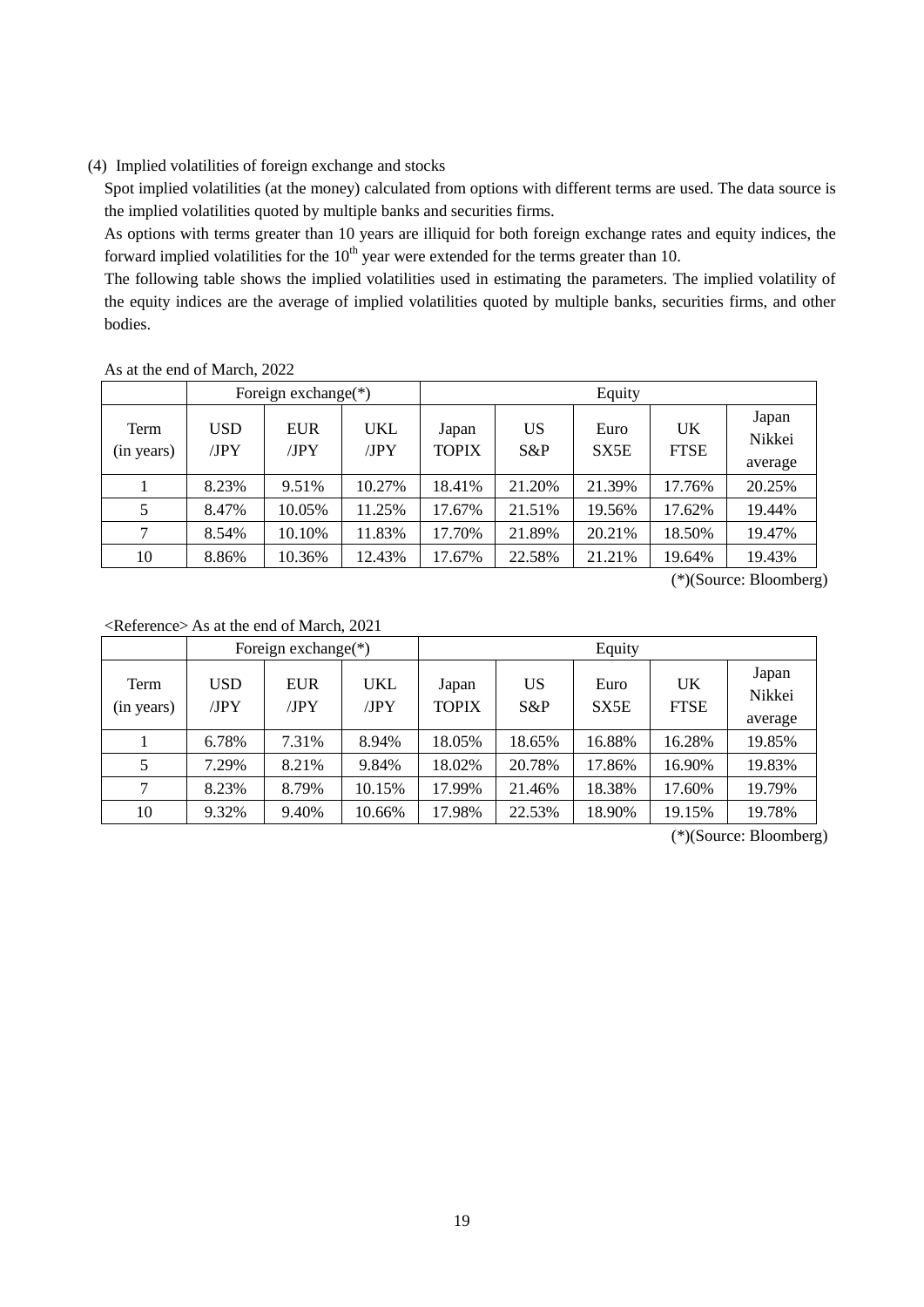### (5) Correlation factor

As there is no market consistent data for correlation factors, correlation factors were derived from the monthly return of each index during the past 5 years between April 2017 and the end of March 2022.

|                                  | <b>JPY</b><br>1-year<br>interest | <b>USD</b><br>1-year<br>interest | ${\rm EUR}$<br>1-year<br>interest | <b>UKL</b><br>1-year<br>interest | <b>USD</b><br>/JPY | <b>EUR</b><br>/JPY | <b>UKL</b><br>JPY | <b>TOPIX</b> | S&P  | SX5E   | <b>FTSE</b> |
|----------------------------------|----------------------------------|----------------------------------|-----------------------------------|----------------------------------|--------------------|--------------------|-------------------|--------------|------|--------|-------------|
| <b>JPY</b><br>1-year<br>interest | 1.00                             | 0.13                             | 0.30                              | 0.10                             | 0.14               | 0.43               | 0.33              | 0.22         | 0.04 | (0.03) | 0.03        |
| <b>USD</b><br>1-year<br>interest | 0.13                             | 1.00                             | 0.39                              | 0.61                             | 0.55               | 0.37               | 0.42              | 0.39         | 0.33 | 0.31   | 0.42        |
| <b>EUR</b><br>1-year<br>interest | 0.30                             | 0.39                             | 1.00                              | 0.32                             | 0.44               | 0.53               | 0.57              | 0.43         | 0.33 | 0.27   | 0.26        |
| <b>UKL</b><br>1-year<br>interest | 0.10                             | 0.61                             | 0.32                              | 1.00                             | 0.35               | 0.34               | 0.46              | 0.20         | 0.17 | 0.27   | 0.18        |
| <b>USD</b><br>/JPY               | 0.14                             | 0.55                             | 0.44                              | 0.35                             | 1.00               | 0.48               | 0.52              | 0.50         | 0.22 | 0.32   | 0.32        |
| <b>EUR</b><br>JPY                | 0.43                             | 0.37                             | 0.53                              | 0.34                             | 0.48               | 1.00               | 0.79              | 0.54         | 0.45 | 0.44   | 0.34        |
| <b>UKL</b><br>JPY                | 0.33                             | 0.42                             | 0.57                              | 0.46                             | 0.52               | 0.79               | 1.00              | 0.60         | 0.56 | 0.57   | 0.35        |
| <b>TOPIX</b>                     | 0.22                             | 0.39                             | 0.43                              | 0.20                             | 0.50               | 0.54               | 0.60              | 1.00         | 0.71 | 0.73   | 0.69        |
| S&P                              | 0.04                             | 0.33                             | 0.33                              | 0.17                             | 0.22               | 0.45               | 0.56              | 0.71         | 1.00 | 0.82   | 0.71        |
| SX5E                             | (0.03)                           | 0.31                             | 0.27                              | 0.27                             | 0.32               | 0.44               | 0.57              | 0.73         | 0.82 | 1.00   | 0.84        |
| <b>FTSE</b>                      | 0.03                             | 0.42                             | 0.26                              | 0.18                             | 0.32               | 0.34               | 0.35              | 0.69         | 0.71 | 0.84   | 1.00        |

As at the end of March, 2022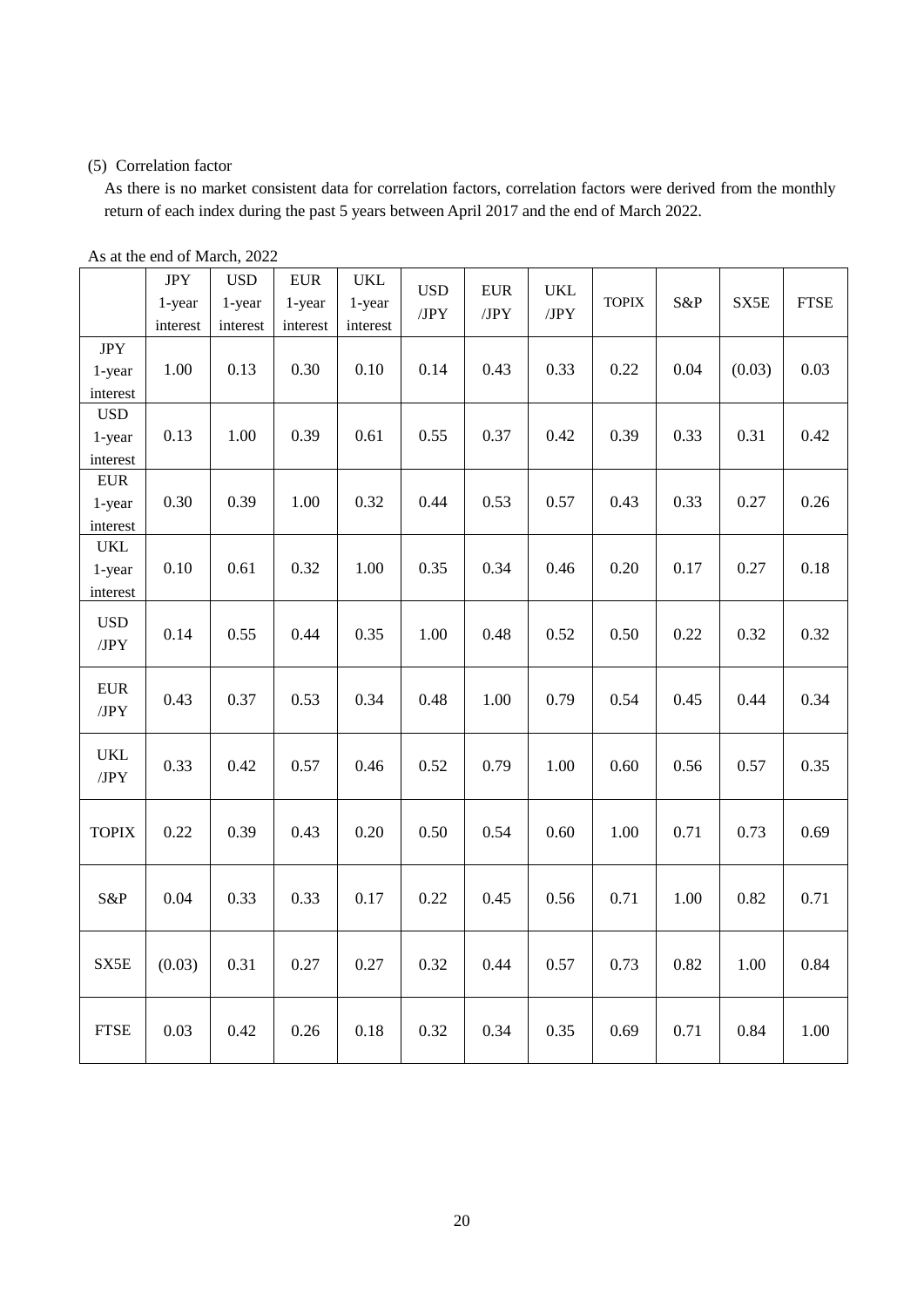|                                   | $\rm JPY$<br>1-year<br>interest | <b>USD</b><br>1-year<br>interest | ${\rm EUR}$<br>1-year<br>interest | <b>UKL</b><br>1-year<br>interest | <b>USD</b><br>JPY | ${\rm EUR}$<br>JPY | <b>UKL</b><br>/JPY | <b>TOPIX</b> | S&P  | SX5E | <b>FTSE</b> |
|-----------------------------------|---------------------------------|----------------------------------|-----------------------------------|----------------------------------|-------------------|--------------------|--------------------|--------------|------|------|-------------|
| <b>JPY</b><br>1-year<br>interest  | 1.00                            | 0.21                             | 0.16                              | 0.05                             | 0.38              | 0.53               | 0.43               | 0.27         | 0.08 | 0.01 | (0.06)      |
| <b>USD</b><br>1-year<br>interest  | 0.21                            | 1.00                             | 0.15                              | 0.50                             | 0.44              | 0.40               | 0.50               | 0.58         | 0.47 | 0.50 | 0.44        |
| ${\rm EUR}$<br>1-year<br>interest | 0.16                            | 0.15                             | 1.00                              | 0.18                             | 0.01              | 0.30               | 0.29               | 0.29         | 0.21 | 0.22 | 0.13        |
| <b>UKL</b><br>1-year<br>interest  | 0.05                            | 0.50                             | 0.18                              | 1.00                             | 0.16              | 0.27               | 0.38               | 0.31         | 0.19 | 0.34 | 0.08        |
| <b>USD</b><br>/JPY                | 0.38                            | 0.44                             | 0.01                              | 0.16                             | 1.00              | 0.67               | 0.70               | 0.52         | 0.16 | 0.30 | 0.11        |
| ${\rm EUR}$<br>/JPY               | 0.53                            | 0.40                             | 0.30                              | 0.27                             | 0.67              | 1.00               | 0.84               | 0.60         | 0.35 | 0.39 | 0.14        |
| <b>UKL</b><br>/JPY                | 0.43                            | 0.50                             | 0.29                              | 0.38                             | 0.70              | 0.84               | 1.00               | 0.61         | 0.43 | 0.46 | 0.09        |
| <b>TOPIX</b>                      | 0.27                            | 0.58                             | 0.29                              | 0.31                             | 0.52              | 0.60               | 0.61               | 1.00         | 0.73 | 0.76 | 0.62        |
| S&P                               | 0.08                            | 0.47                             | 0.21                              | 0.19                             | 0.16              | 0.35               | 0.43               | 0.73         | 1.00 | 0.78 | 0.70        |
| SX5E                              | 0.01                            | 0.50                             | 0.22                              | 0.34                             | 0.30              | 0.39               | 0.46               | 0.76         | 0.78 | 1.00 | 0.81        |
| <b>FTSE</b>                       | (0.06)                          | 0.44                             | 0.13                              | 0.08                             | 0.11              | 0.14               | 0.09               | 0.62         | 0.70 | 0.81 | 1.00        |

<Reference> As at the end of March, 2021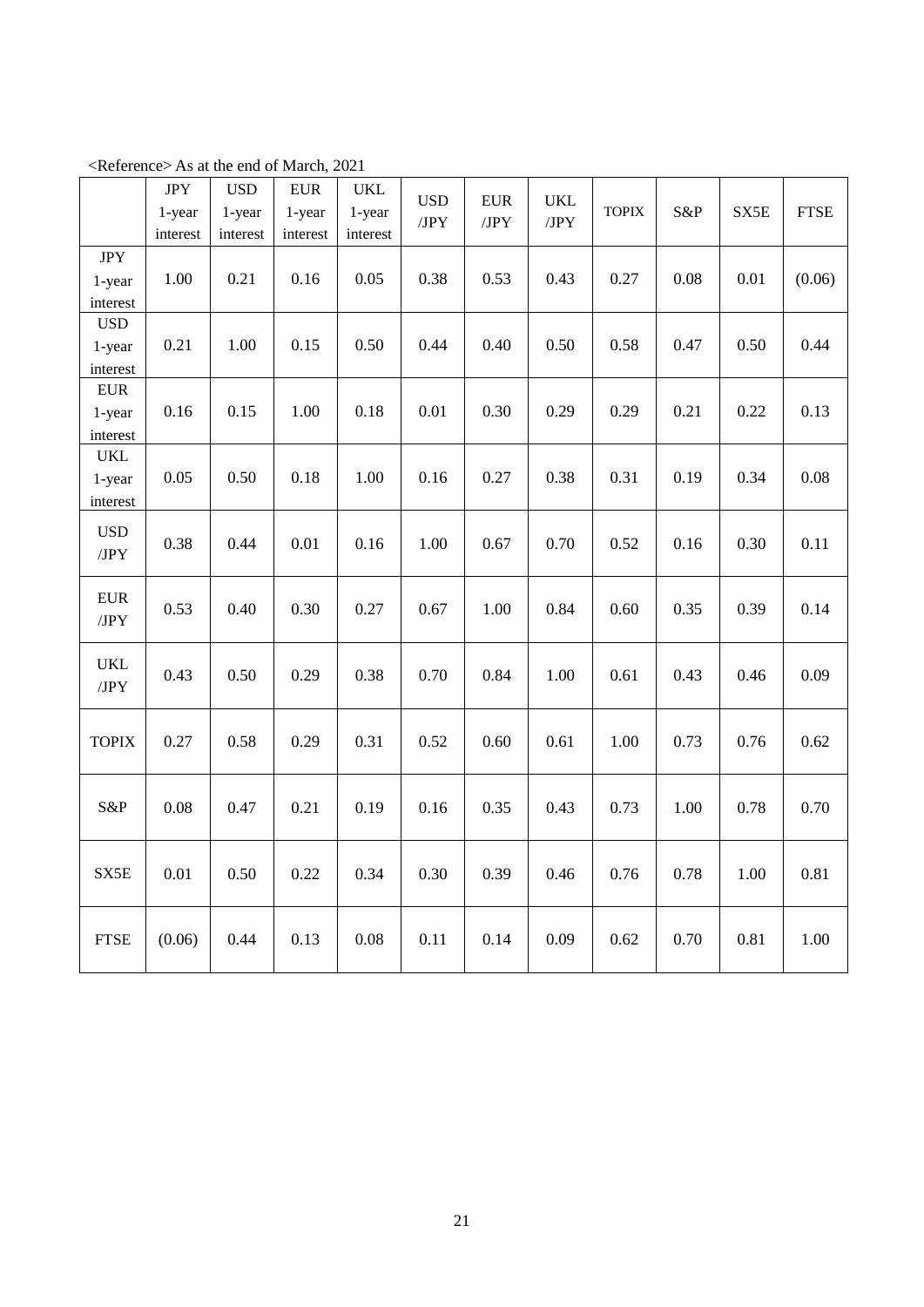# (6) Foreign exchange

Assets denominated in foreign currencies are converted to Japanese yen using the TTM (telegraphic transfer middle exchange rate) as at the end of March, 2022. Exchange rates of major currencies are shown below.

| Currency          | Exchange rate (JPY) |
|-------------------|---------------------|
| US dollar         | 122.39              |
| Euro              | 136.70              |
| Australian dollar | 92.00               |
| Swedish krona     | 13.23               |
| Canadian dollar   | 97.90               |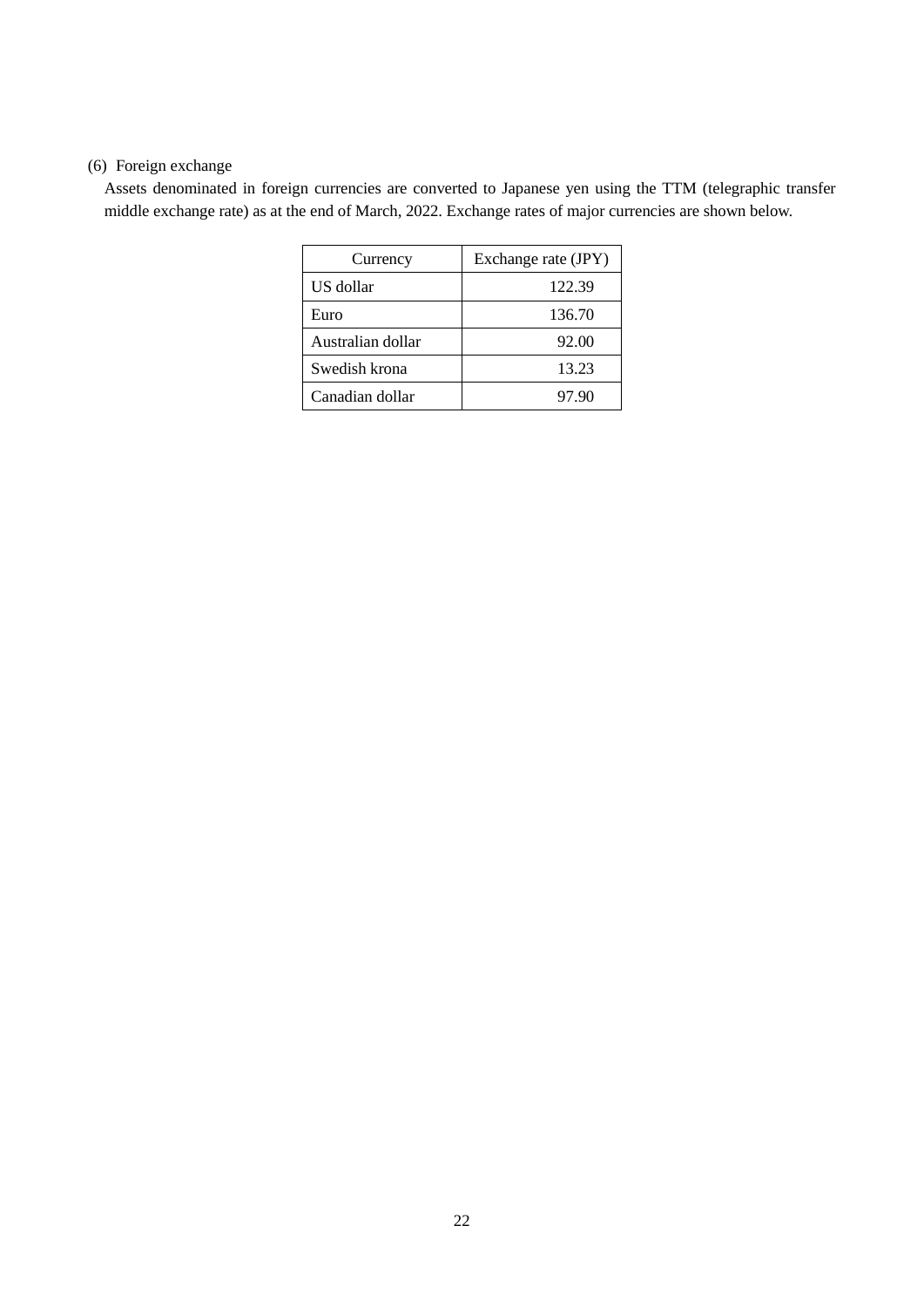### <span id="page-22-0"></span>3.2. Other assumptions

Assumptions including mortality and morbidity rates, surrender and lapse rates, and operating expense rates were developed based on best estimates as at March 31, 2022. Best-estimate assumptions are developed to reflect past and current experience as well as expected experience in the future.

### (1) Mortality and morbidity rates

Developed based on experience over the most recent three years. The mortality improvement trend observed up to the most recent observation period is assumed to continue for the future five years based on an analysis of internal and other mortality data.

### (2) Surrender and lapse rates

Surrender and lapse rates were developed based on experience over the most recent three years. Dynamic surrender and lapse rates were applied depending on the level of interest rates for the saving products such as whole life insurance and individual annuity.

### (3) Flexible premium policies

No assumptions were developed as Himawari Life does not have flexible premium policies.

### (4) Renewal rates

Renewal rates were developed based on the experience of the most recent three years.

### (5) Operating expense rates

Unit costs were developed for maintenance expenses incurred to maintain and administer insurance policies and to process claims payment based on actual operating expenses in the most recent year; in the case of system development cost, unit costs are based on the average amount for the most recent five years. However, an amount of 1.2 billion yen recorded in intangible fixed assets that is related to system development expenditures in the current fiscal year is not reflected in unit costs, because it is viewed as a special item and will not routinely be incurred as a maintenance expense for insurance policies in the future. This amount is deducted from the calculation of adjusted net worth.

It is assumed that Himawari Life's holding company incurs no expenses in respect of the business defined in "1.2. Covered business". In addition, unit costs for policy maintenance expenses were developed based on the actual operating expenses of a standalone Himawari Life, since all the operating expenses of the covered business are recorded as operating expenses of Himawari Life. The look-through effect has not been considered with regards to other companies in the SOMPO Group.

### (6) Tax rate

Effective tax rates are set to 28.0%. Consumption tax rates are set to 10%.

### (7) Inflation

Inflation is set to 0.58% which is based on the break-even inflation rate derived from the most recently issued Inflation-Indexed Bonds. In order to maintain consistency with the interest rate extrapolation method, inflation rates in the 31st year and thereafter are linearly extrapolated to converge in 40 years to the expected inflation rate (2.00%) assumed as part of the ultimate forward rate.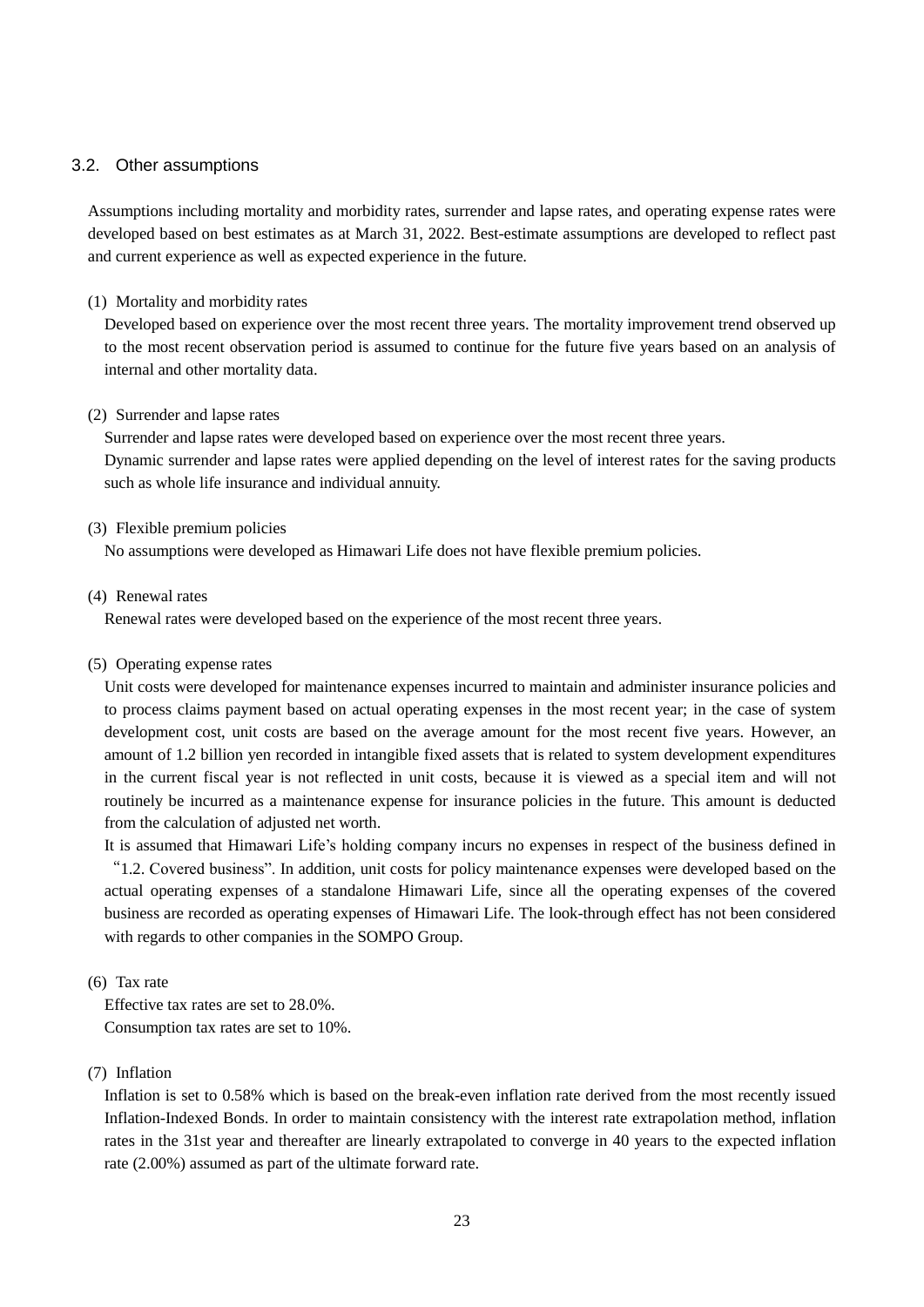### (8) Policyholder dividends

The interest dividend rate is set to the average yield to maturity of bonds less the assumed interest rate in each future year for each of the following segments: participating individual life insurance and participating individual annuity. With respect to group life policies, it is assumed that the most recent level of dividend payouts will continue in the future.

### (9) Reinsurance

As the mortality risks etc of part of protection insurance are ceded, the projection includes reinsurance premiums as expenses and reinsurance claims as income. The level of reinsurance premiums and reinsurance claims were developed based on the experience of the most recent three years.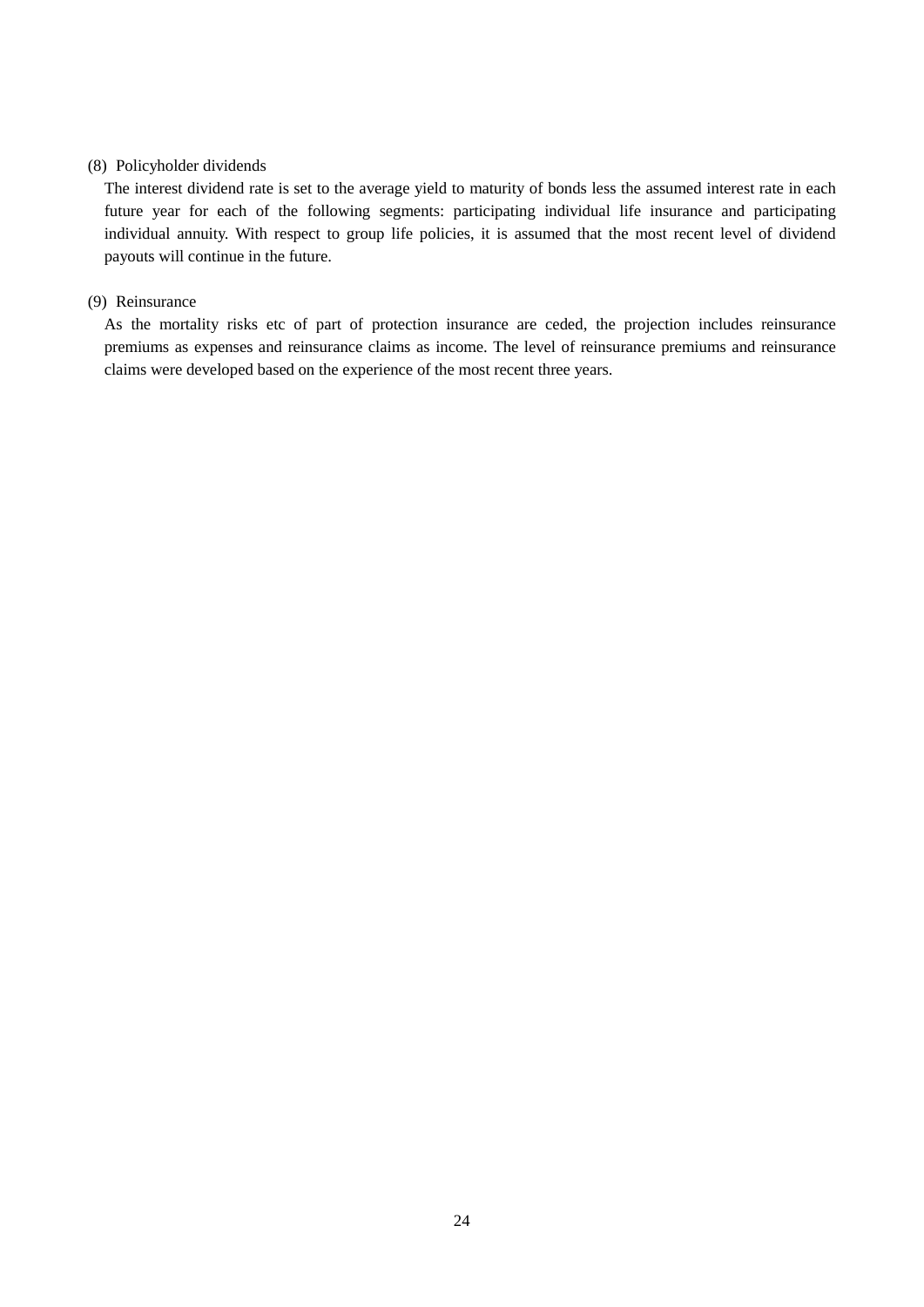# <span id="page-24-0"></span>**4. Calculation method of MCEV**

### <span id="page-24-1"></span>4.1. Covered business

The business covered on this report is life insurance business operated by Himawari Life. Results in this report do not reflect life insurance business or non-life insurance business operated by other insurance companies in the SOMPO Group.

### <span id="page-24-2"></span>4.2. MCEV

MCEV represents the present value of current and future distributable earnings to shareholders generated from assets allocated to the covered business after allowance for the aggregate risks in the covered business. MCEV can be expressed as the EV evaluated in a method consistent with valuation of prices of financial products traded in the financial markets and consists of "corporate net asset value" and "present value of future profit from existing business".

### <span id="page-24-3"></span>4.3. Adjusted net worth

The adjusted net worth is defined as the market value of assets allocated to the covered business in excess of statutory policy reserves and other liabilities as at the valuation date. More specifically, the adjusted net worth is the net assets on the statutory balance sheet plus the price fluctuation reserve, contingency reserves, general provision for loan losses, unallocated amount within policyholder dividend reserves, unrealized gains or losses on held-to-maturity bonds, unrealized gains or losses on policy-reserve-matching bonds, and unrealized gains or losses on derivatives, minus intangible fixed assets and tax adjustments on these eight items. It is made up of the required capital and free surplus.

### <span id="page-24-4"></span>4.4. Required capital

The required capital is the portion of assets held in excess of statutory liabilities whose distribution to shareholders is restricted in order to meet insurance obligations. MCEV Principles state that the level of required capital should be the larger of the solvency capital to meet the statutory minimum required level and the capital required to meet internal objectives. The internal target level is a statutory solvency margin ratio of 600% and an economic solvency ratio of 100%.

The required capital to meet the economic solvency ratio of 100% as at the end of March 2022 is below the regulatory minimum required capital

The economic value based risk volume has been calculated using an internal model assuming a confidence level of 99.5% value at risk over a 1 year time horizon. The internal model has been developed taking account of the trends in discussions on EU Solvency II and on economic value based solvency regulations in Japan. We will continue to make changes in line with the market and environment change as well as updates in industry standards and supervisory regulations.

The measurement methods of major risks covered by the internal model are as follows.

### (1) Market risk

Asset and liability value changes due to market fluctuations such as interest rates and exchange rates are measured by stochastic simulation based on historical data.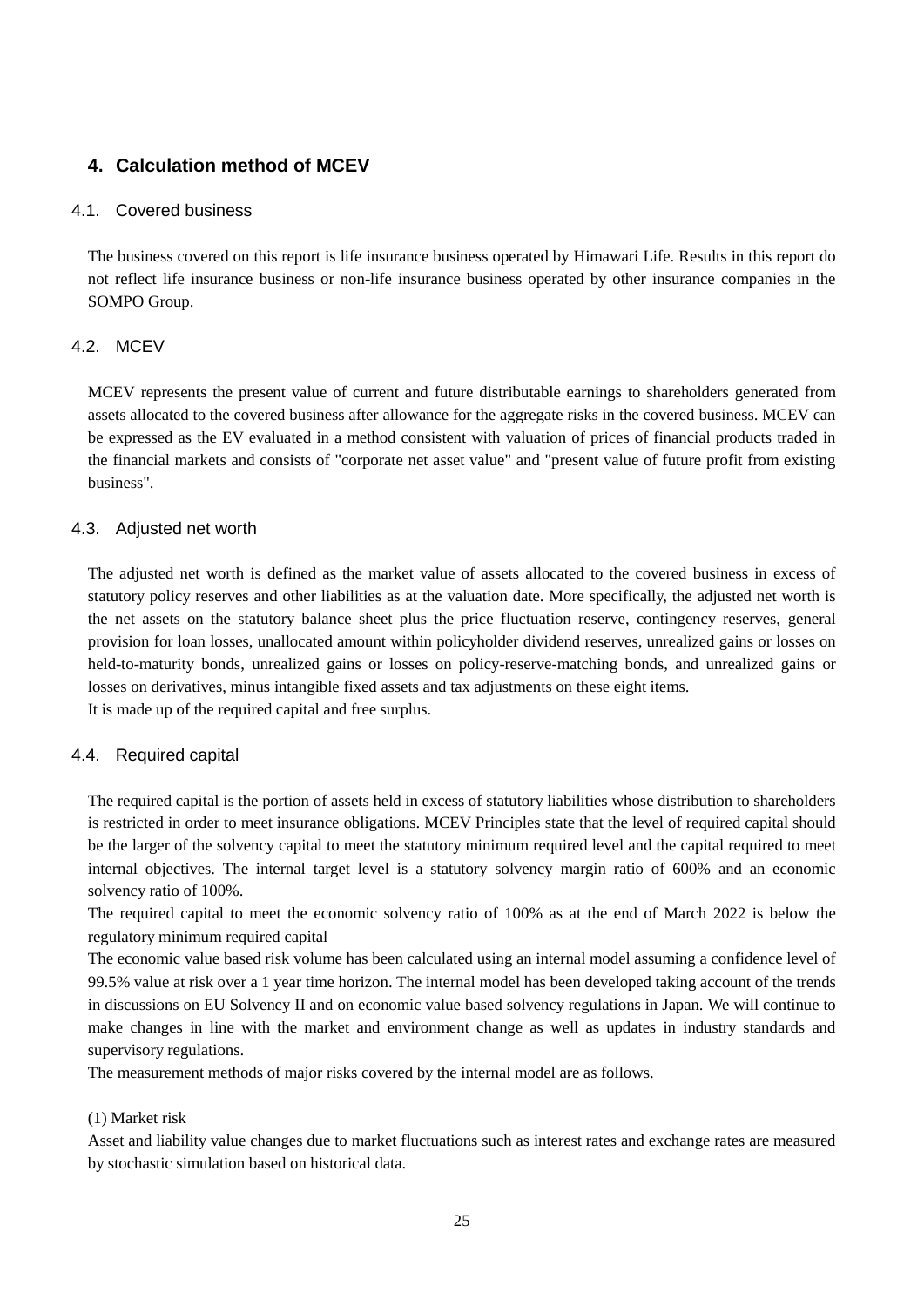### (2) Insurance underwriting risk

The amount of risk is calculated as the change in insurance liability based on economic value due to changes in insurance assumptions such as deterioration or improvement of mortality rates, deterioration of morbidity rates, changes in surrender and lapse rates, etc. In order to reflect our own risk characteristics to the internal model, each of the insurance underwriting risk factors are set based on the confidence level derived from our own past experience, also taking into account the discussions on and the level of risk factors considered for economic value based solvency regulations in Japan.

(3) Operational risk Follow the standard method of EU Solvency II.

### <span id="page-25-0"></span>4.5. Free surplus

The free surplus is calculated as the adjusted net worth minus the required capital.

### <span id="page-25-1"></span>4.6. Value of in-force / New business value

The value of in-force is the value of distributable earnings to shareholders generated in the future from the existing business as at the valuation date (March 31, 2022) converted to a present value as at the valuation date, which is the certainty equivalent present value of future profits reduced by the time value of options and guarantees, the frictional costs and the cost of non-hedgeable risks. The new business value is also calculated using the same method.

### <span id="page-25-2"></span>4.7. Certainty equivalent present value of future profits

The certainty equivalent present value of future profits is the present value of future profits under a single scenario, reflecting future cash flows arising from the covered business. Risk free rates are used for the investment yield assumptions and the discount rates. The intrinsic value of options and guarantees is included in the certainty equivalent present value of future profits.

### <span id="page-25-3"></span>4.8. Time value of options and guarantees

The time value of options and guarantees was calculated using 1,000 risk-neutral scenarios. The time value of options and guarantees is calculated as the difference between the average present value of future profits based on the future cash flows under each scenario and the certainty equivalent present value of future profits. The time value of options and guarantees reflects the following components:

### • 5-year interest dividends

In the case where the investment return exceeds the credited interest rate, the outperforming portion is paid to policyholders as interest dividends, while interest losses would all be attributable to shareholders. This represents a policyholder option. The cost of such options was evaluated by changing the interest dividend rate under each of the multiple scenarios.

### • Dynamic Surrenders Many policyholders of savings type insurance products are considered to be sensitive to interest rate changes.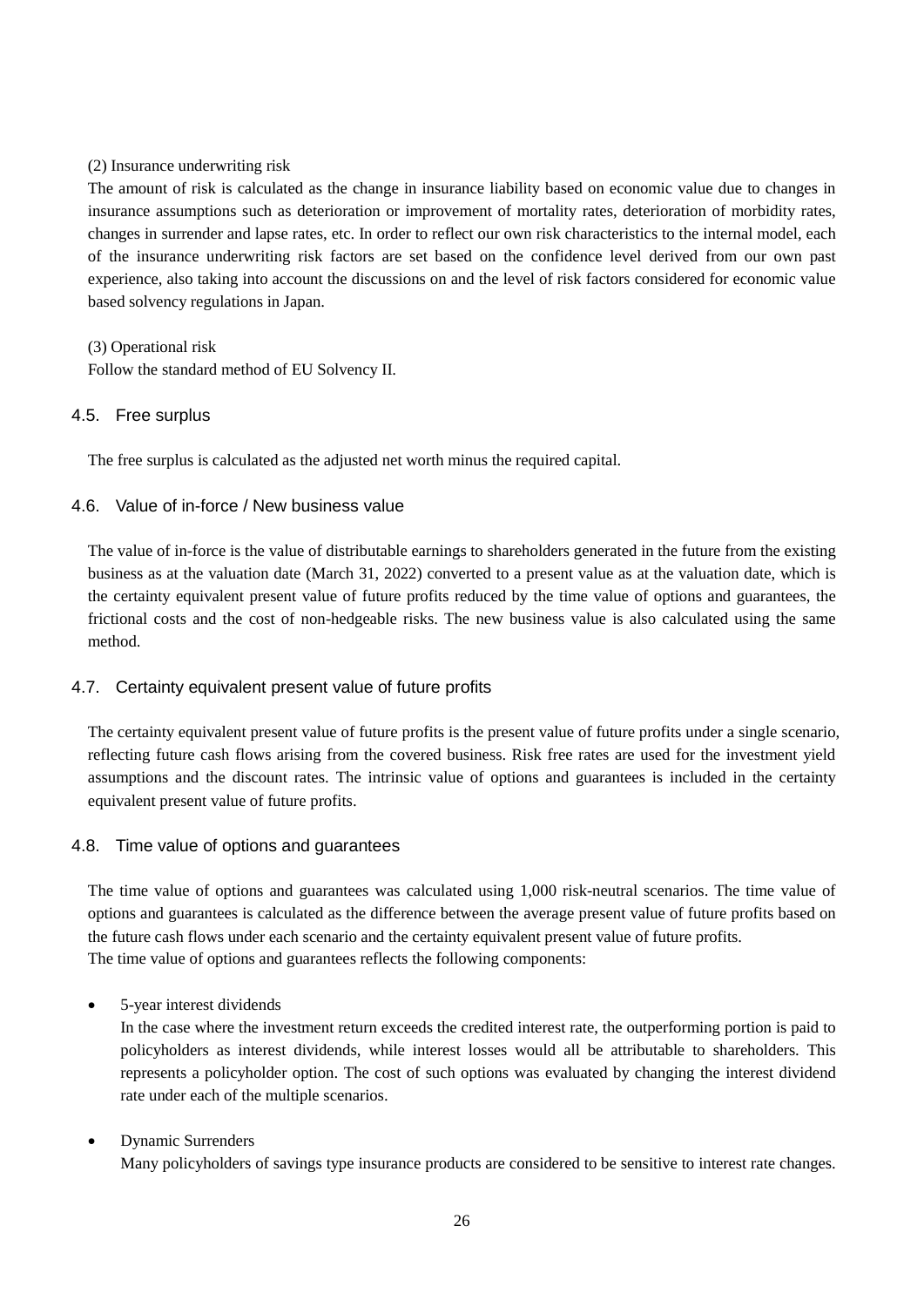The cost of policyholders exercising the right to surrender in the event of interest rates rise was taken into account for saving products such as whole life insurance and individual annuities, since it is generally considered that distributable earnings for shareholders may decrease due to dynamic surrenders in line with movements in market interest rates compared with the assumption of no dynamic surrenders.

Minimum guaranteed death benefits on Variable Life

An excess of account value over the scheduled policy reserves would be attributable to policyholders. However, the cost of guaranteed minimum death benefits for variable life insurance incurred when the account value is less than the scheduled policy reserve is attributable to shareholders. This is similar to a policyholder option. The time value of options and guarantees for the minimum guarantee cost of death benefit was taken into account.

### <span id="page-26-0"></span>4.9. Frictional costs

The frictional costs are set to the present value of investment costs and taxes on assets backing the required capital.

### <span id="page-26-1"></span>4.10. Cost of non-hedgeable risks

The cost of non-hedgeable risks allow for the uncertainty of non-economic assumptions as well as the uncertainty of non-hedgeable economic assumptions.

The cost is derived by cost of capital approach applying to the internal model risk amounts.

Insurance risk, market risk related to interest rate risk in the extrapolated period, and operational risk are taken into consideration.

The following points are major differences from the methods applied by EU Solvency II:

- Counterparty default risk is not considered in the non-hedgeable risks as its impact is immaterial.
- Each of the insurance underwriting risk factors are set based on the confidence level derived from our own past experience, also taking into account the discussions on and the level of risk factors considered for economic value based solvency regulations in Japan.
- Ultra long term interest rate risk considered to be non-hedgeable is reflected. The volatility of interest rates in the extrapolated period is determined so that ultimate forward rate volatility is within a specified range to be consistent with our approach to the extrapolation of ultra long term interest rates.
- Each risk was calculated based on cash flows after taking into account of loss absorption by policyholder dividends without any adjustments, while EU Solvency II requires an adjustment in order to keep the risk mitigation effect, which is defined as the difference between the cases with and without taking into account of loss absorption by policyholder dividends, to be less than the present value of policyholder dividends.

### <span id="page-26-2"></span>4.11. Cost of capital rate

EU Solvency II stipulates 6% as the cost of capital rate which is used for the risk margin calculation under the cost of capital method. On the other hand, the CRO (Chief Risk Officers') Forum, in which CROs from major insurance companies in Europe participate, suggested that 2.5% to 4.5% is the appropriate level for the cost of capital rate. .

In this report, the rate is set at 6%, as it is employed by EU Solvency II, since there is no standardized method for determining the cost of capital rate. We may revise the cost of capital rate in the future as adequate, considering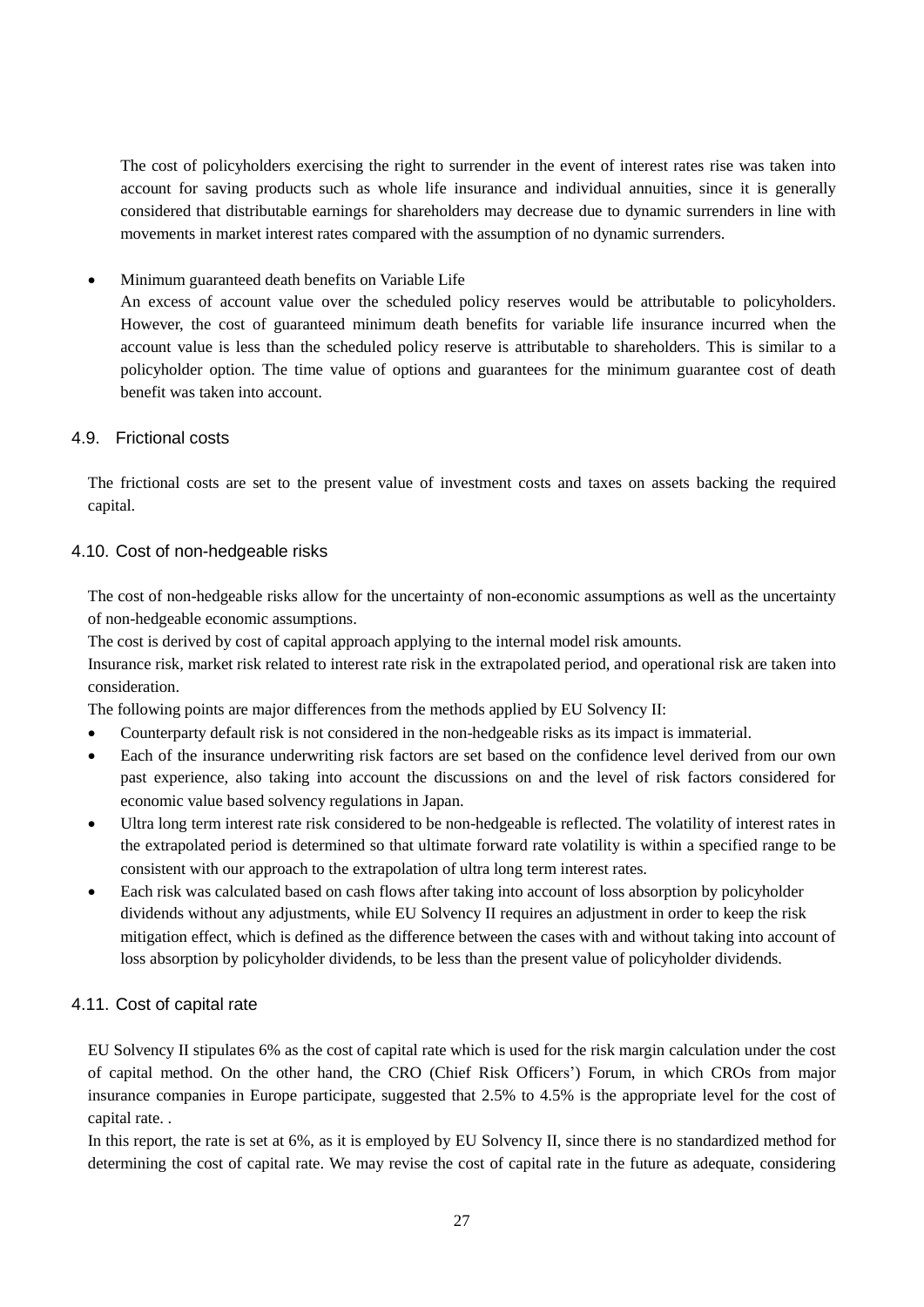trends in MCEV disclosures in Japan and abroad.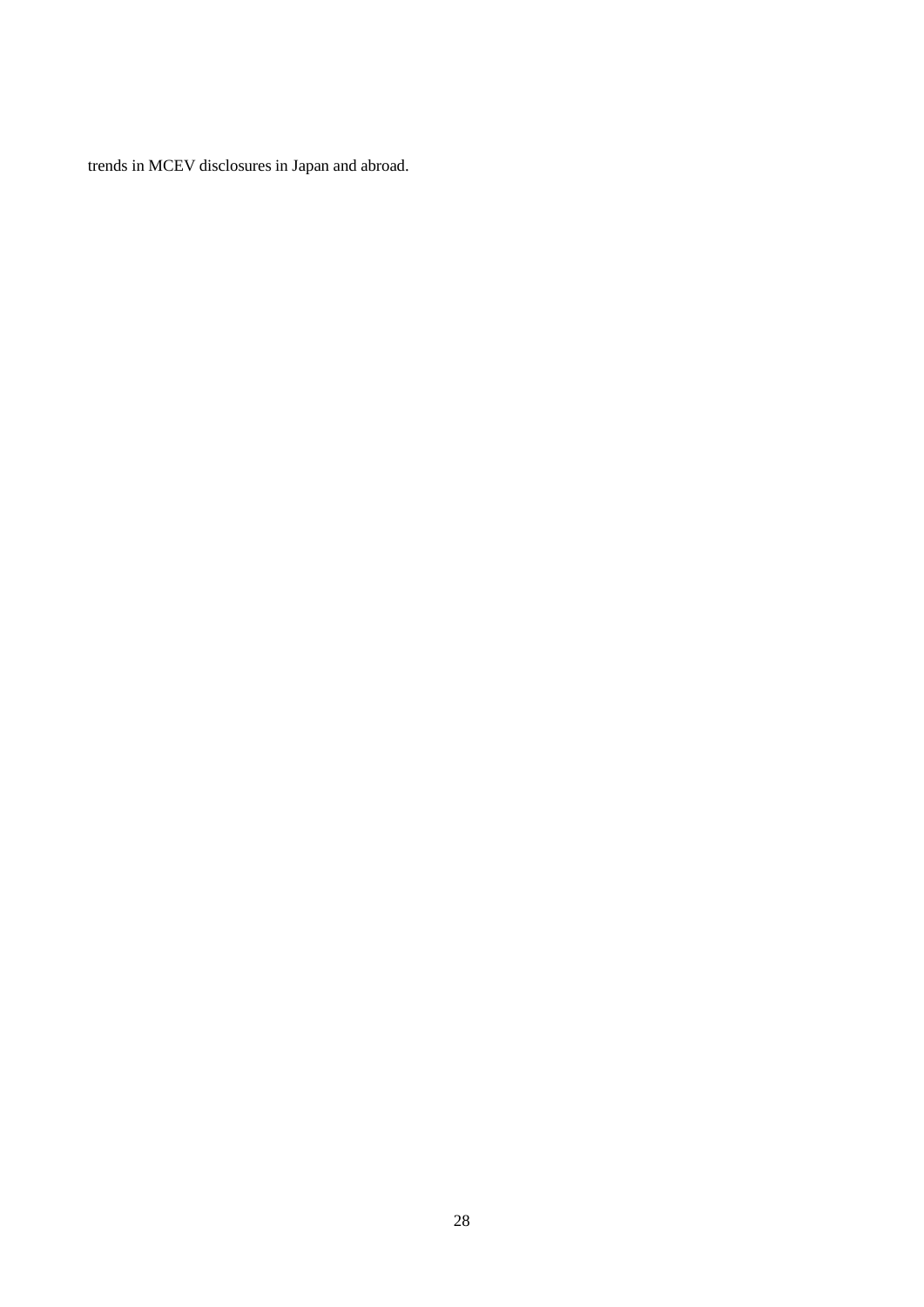# <span id="page-28-0"></span>**5. Opinion of Outside Specialist**

We requested a review of the reasonableness of calculation methods, assumptions, and calculated results from a third-party with actuarial expertise, Milliman, Inc., and received the following opinion.

Milliman, Inc. ("Milliman") has been engaged to review the methodology, assumptions and calculations used by SOMPO Himawari Life Insurance, Inc. ("Himawari Life") to determine the Market Consistent Embedded Value ("MCEV") as at March 31, 2022. Specifically, the scope of our review included the embedded value as at 31 March 2022 the sensitivities, the new business value and the movement analysis from the MCEV as at 31 March 2021.

The board of directors made a statement in its News Release Form dated May 20, 2022 that the methodology, assumptions and calculations have been made in accordance with the MCEV Principles©<sup>6</sup>, with the following exceptions:

- MCEV results were derived by using Japanese Government Bond (JGB) yields as risk free rates rather than swap rates as stipulated in the MCEV Principles.
- MCEV results in this report are solely for the life insurance business written by Himawari Life, and they are not the consolidated results of the SOMPO Group. The MCEV results do not reflect the life or non-life insurance business written by any other insurance companies within the SOMPO Group.
- Group MCEV, as prescribed in the MCEV Principles, is not considered in this report, as the report is for Himawari Life on a standalone basis.

Milliman has concluded that the methodology and assumptions used comply with the MCEV Principles except for the points described in the above paragraph. In particular:

- The non economic assumptions have been set with regard to past, current and expected future experience;
- The economic assumptions used in the calculations are internally consistent and consistent with observable market data as per the valuation date;
- Himawari Life's market consistent embedded value methodology makes allowance for aggregate risks in the covered business. The primary methodologies employed are:
	- a stochastic allowance for the cost of financial options and guarantees
	- a deduction for the cost of non-hedgeable risks
	- a deduction for the frictional costs of the required capital

<sup>-</sup><sup>6</sup> Copyright © Stichting CFO Forum Foundation 2008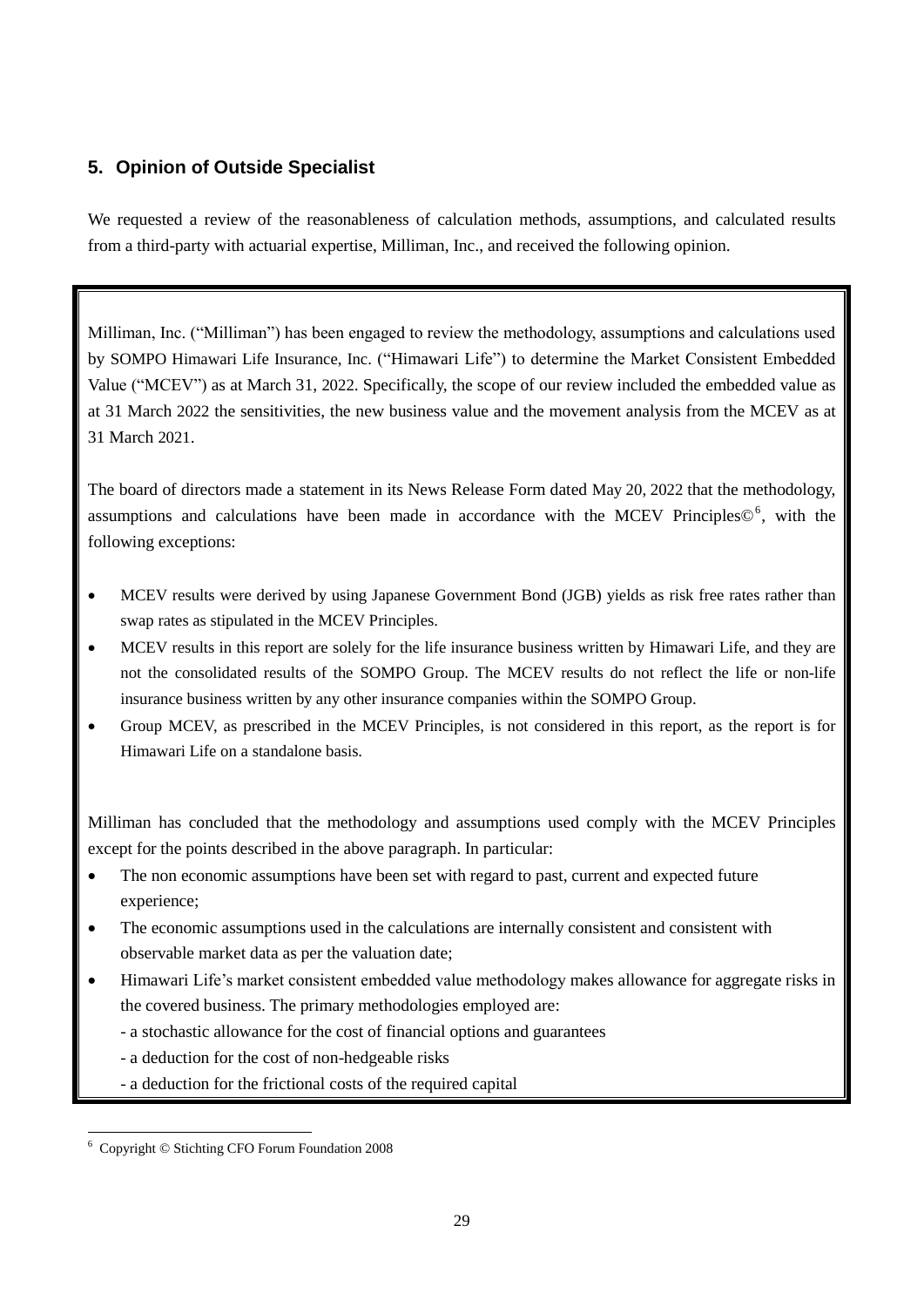For participating insurance contracts, the assumptions and scenarios used in the projections are consistent with actual practice regarding the allocation of profits between policyholders and shareholders, the setting of policyholder dividend rates, and other management actions.

Milliman has reviewed the MCEV methodology, assumptions, calculations and analysis prepared by Himawari Life, but this does not mean that Milliman has conducted a detailed review in all aspects. During its review Milliman identified and discussed various MCEV calculation and definition issues with Himawari Life staff. Based upon those discussions and follow-up actions Milliman is not aware of any issues that would materially impact the disclosed market consistent embedded values, sensitivities, new business values or movement analysis from the prior period. In arriving at this conclusion, Milliman has relied on data and information provided by Himawari Life.

The calculation of MCEV is based on numerous assumptions with respect to economic conditions, operating conditions, taxes and other matters, many of which are beyond the control of Himawari Life. Although the methodology and assumptions used comply with the MCEV Principles, deviations between projection assumptions and actual experience in the future are to be expected. Also, Himawari Life's internal model approach to quantifying various risks and calibrating risk factors, instrumental to quantifying the internal required capital target and the cost of residual non-hedgeable risk, is in the process of ongoing update, and will likely continue to evolve over the next several years to reflect market or environmental changes, as well as emerging industry and regulatory standard practices. Such deviations and internal model updates can be expected to impact the values calculated, possibly materially.

This opinion is made solely to Himawari Life in accordance with the engagement letter between Himawari Life and Milliman. Milliman does not accept or assume any responsibility, duty of care or liability to anyone other than Himawari Life for or in connection with its review work, the opinion Milliman has formed or for any statements set forth in this opinion, to the fullest extent permitted by applicable law.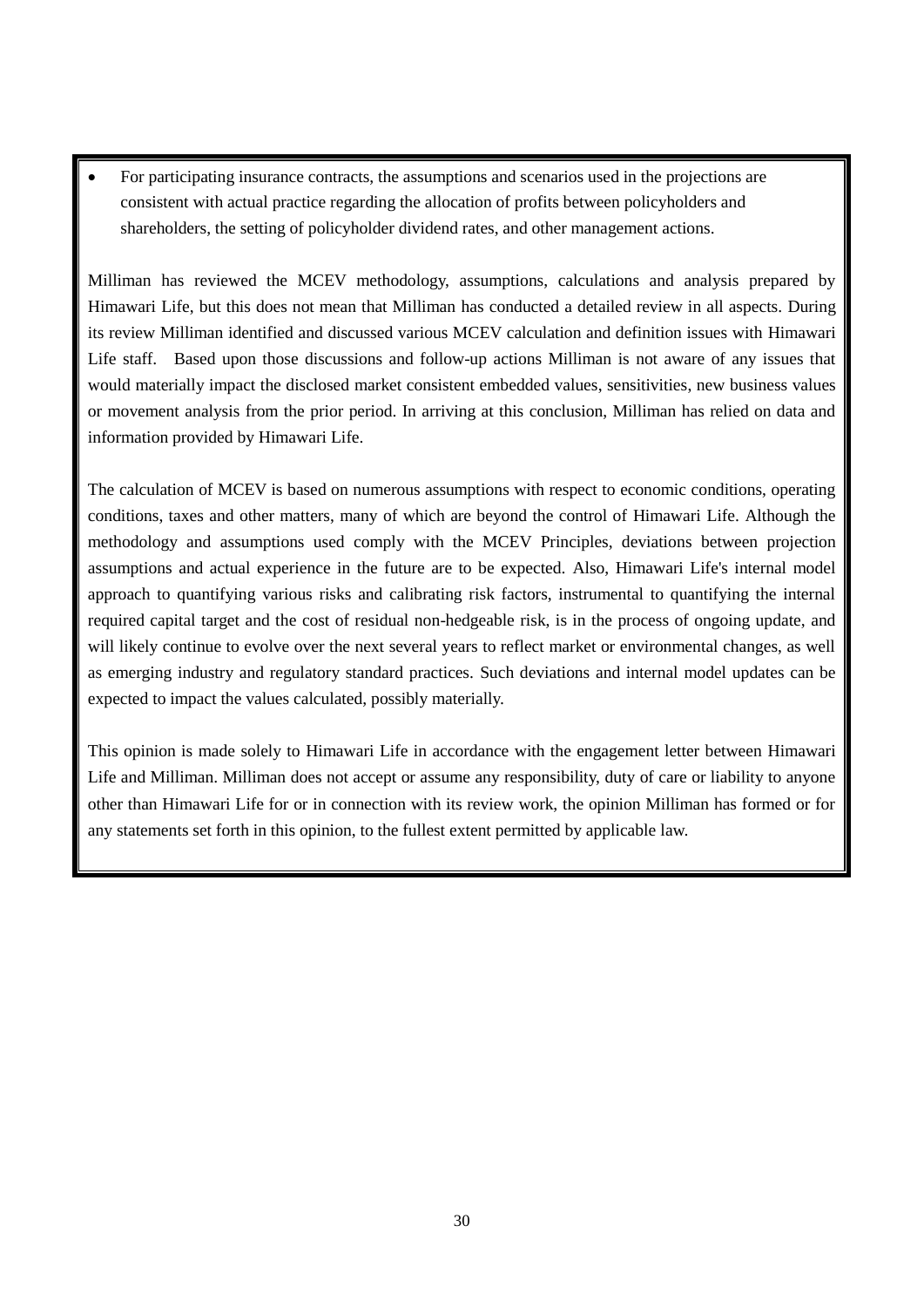# <span id="page-30-0"></span>**6. Glossary**

| Term         |                      | Definition                                                                               |
|--------------|----------------------|------------------------------------------------------------------------------------------|
| B            | Best estimate        | As defined by the CFO Forum, it is the "mean estimate (probability weighted              |
|              | assumption           | average)" of a particular variable as at the valuation date. Actual experience, the      |
|              |                      | current situation and future expectations are considered. Margins for adverse            |
|              |                      | deviation are not considered in the assumption.                                          |
| $\mathsf{C}$ | Calibration          | In this report this means the process whereby economic scenarios used for                |
|              |                      | stochastic valuations are made consistent with the actual financial markets'             |
|              |                      | relevant parameters.                                                                     |
|              | Cost of capital      | One of the approaches to assess the risk that the actual value will diverge from         |
|              | approach             | the best estimate value. The allowance for the risk is set as the present value of       |
|              |                      | the cost of holding capital until the risk is released.                                  |
|              | Cost of              | Allowance for risks not reflected in the time value of options and guarantees or in      |
|              | non-hedgeable risks  | the certainty equivalent present value of future profits. It reflects the risk that      |
|              |                      | future experience will diverge from non-economic assumptions such as mortality           |
|              |                      | and morbidity rates, or surrender and lapse rates, as well as economic                   |
|              |                      | assumptions which are unobservable in the capital markets such as extra-long             |
|              |                      | term interest rates.                                                                     |
| E            | EU Solvency II       | An integrated new solvency framework on an economic value basis among EU                 |
|              |                      | countries.                                                                               |
| F            | Free surplus         | The portion of assets held in excess of statutory liabilities that it is not required to |
|              |                      | retain.                                                                                  |
|              | Frictional costs     | Allowance for investment costs and taxes due to investment in required capital,          |
|              |                      | compared with direct investment in the capital markets.                                  |
| $\mathbf I$  | Implied volatility   | Theoretical volatility of option prices derived from the current market prices of        |
|              |                      | the options, based on option pricing models.                                             |
| L            | Look through basis   | A basis on which the impact of an action on an entire business group is                  |
|              |                      | considered, rather than only on a particular part of the group.                          |
| $\mathbf{O}$ | Options and          | Policyholders are eligible for various options embedded in insurance policies,           |
|              | guarantees           | and the cost of providing such options is deducted from the MCEV. The intrinsic          |
|              |                      | plus time value is the value of options and guarantees, and the value changes            |
|              |                      | asymmetrically in response to changes in the observable capital markets.                 |
| P            | Present value of     | The present value of profits under a single scenario, reflecting future cash flows       |
|              | certainty equivalent | arising from the covered business. Risk free rates are used for the investment           |
|              | future profits       | yield assumptions and the discount rates. The intrinsic value of options and             |
|              |                      | guarantees is included in the certainty equivalent present value of future profits.      |
|              |                      |                                                                                          |